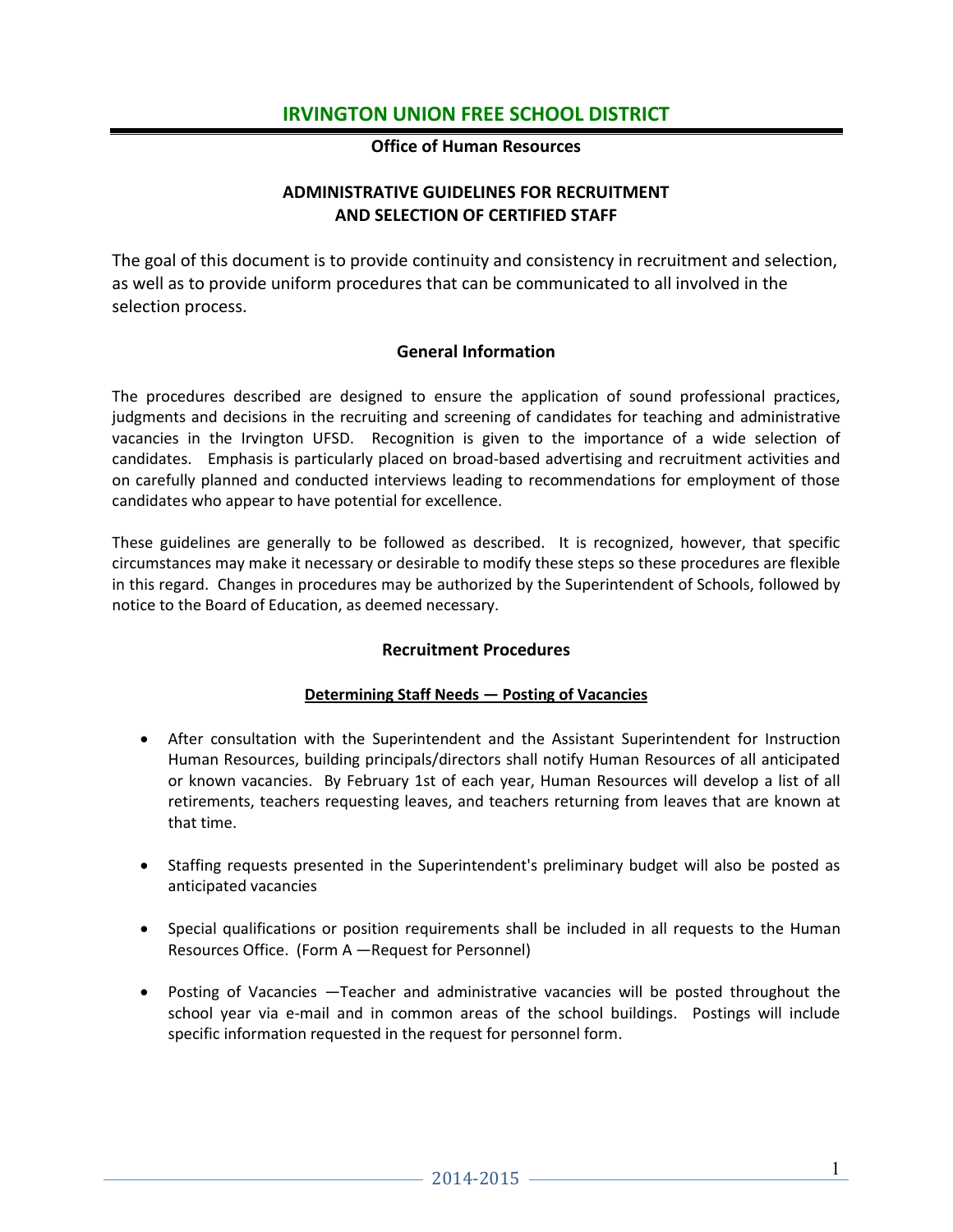### **Securing Applicants**

- The Assistant Superintendent for Instruction and Human Resources, with assistance from the Personnel Assistant, will be responsible for the preliminary decisions related to advertising, canvassing steps and recruitment activities.
- Extensive efforts will be made to recruit a balanced staff based upon age, experience, gender, geographic background and ethnic and racial grouping. In every case, however, the successful candidate will be the individual who demonstrates the greatest potential to be outstanding in his/her position
- To the extent possible, all hiring for known vacancies will be completed prior to the end of the school year. Consequently, most interviewing will occur during February, March, April, and May. Sufficient time should be allocated at the building level to provide for this schedule. This timeline, along with copies of these guidelines, will be disseminated by February 1st for spring recruitment.

### **Procedures for Sorting and Screening of Applicants**

- All applicants for teaching positions are required to apply on-line through OLAS (On-line Applications System for Educators). When Human Resources receives a paper resume through the mail, the candidate is to be informed that he/she must apply on-line if he/she has not already done so. Therefore, no paper resumes will be kept as a result of our advertisements.
- The only paper resumes that will be kept in the Human Resource Office are those that we receive at recruitment conferences, through special recommendations or internal candidates. Human Resources will send Committee Chairs copies of any paper resumes on file.
- When a vacancy occurs the building principals/directors will be responsible for reviewing on-line applications. In the event the position is shared, the primary supervisor, with input from the other responsible administrator(s), will share the responsibility for reviewing on-line applications.
- The Chair of the Committee, will develop a process for candidate selection as well as who will participate in the initial screening interviews. After the screening interview, those candidates not invited back to a full committee interview, will be sent an appropriate letter of thank you. (Form B - Sample letter) A goal of 4-6 candidates will be selected for the committee interview. When possible, candidates representing diverse backgrounds will be included in the pool of candidates to be interviewed.
- The Chair of the Committee will invite the selected candidates to return to the District for a committee interview. After the committee interview, those candidates not invited back to present a demonstration lesson will be sent an appropriate letter of thank you (Form C - Sample letter) by the Chair of the Committee within two weeks. Files on all candidates not selected will be kept by the Chair of the Committee in a confidential file for a period of one year.
- At the conclusion of the demonstration lesson(s), reference checks will be initiated for remaining candidate(s). Candidates not moving on in the process will be sent an appropriate letter of thank you (Form C - Sample letter) by the Chair of the Committee. The Chair of the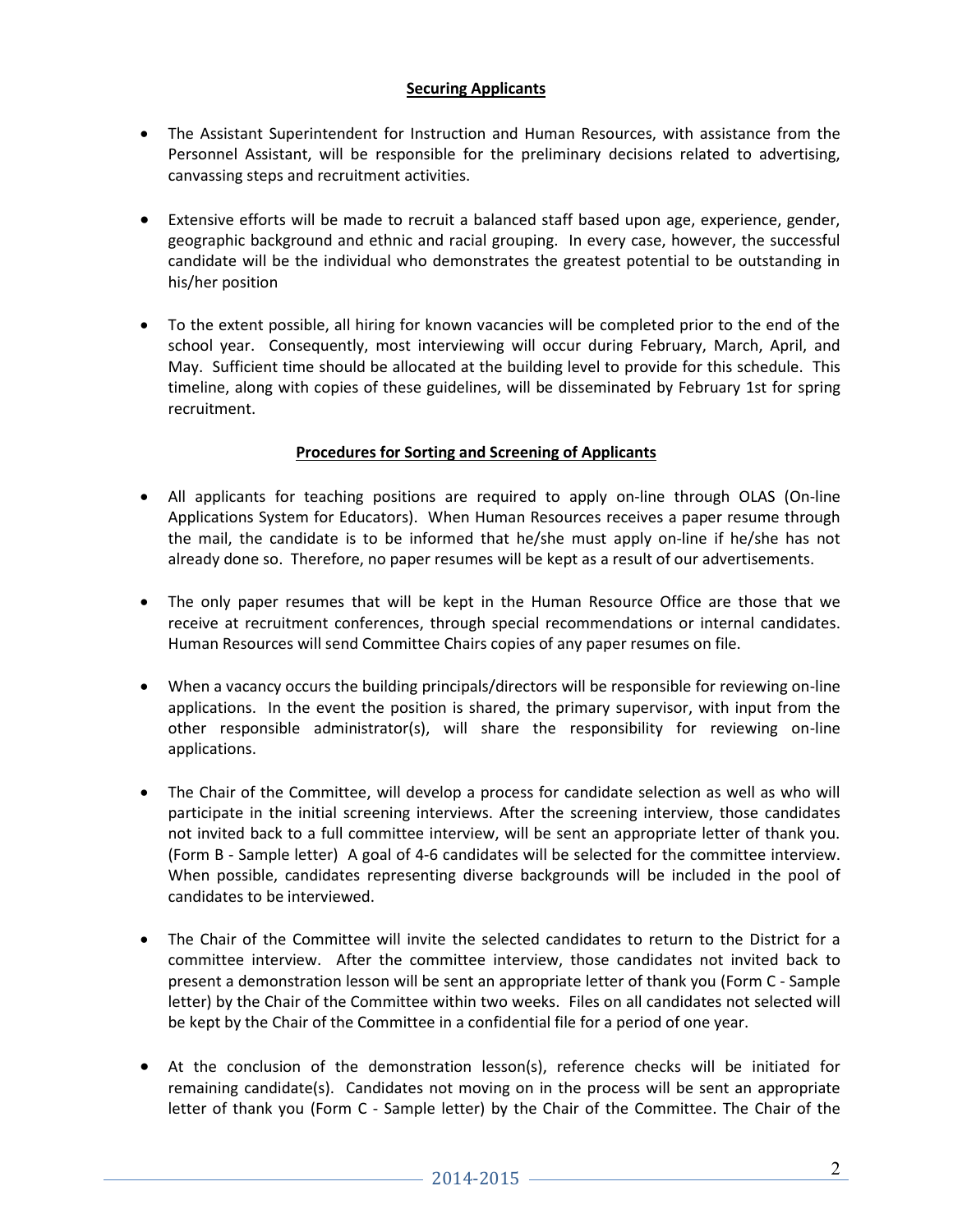Committee will develop a file for each finalist to be forwarded to Human Resources. The file will include all documents outlined on Form D - Candidate Recommendation Packet.

- Once recruitment packet is complete, Human Resources will make every effort to schedule finalists in a timely manner to meet with the Superintendent.
- With input from the Interview Committee and the Committee Chair, the Superintendent will make the final recommendation. The Superintendent will authorize Human Resources to extend an offer of employment. In consultation with Human Resources, the Superintendent will determine salary, allowable experience and credits toward future salary advancement. If offer of employment is accepted, Human Resources will issue a commitment letter (Form E – School District Commitment) to the finalist and prepare for appointment at the next available meeting of the Board of Education.
- Human Resources will notify the Committee Chair when an offer of employment has been accepted via e-mail. The Committee Chair will notify all interested parties.

### **Creation of Interview Committees**

- A Principal, Assistant Principal or Director will serve as Chair of the Interview Committee and be responsible for the steps outlined in these guidelines.
- The Chair will solicit volunteers to serve on the committee. The committee should be broadbased and include diverse members of the building/department where the vacancy exists. An effort will be made for committee members (other than the Chair) to be rotated so as not to include the same members for the interviewing committee. When appropriate, the Chair may solicit committee members from outside of the building/department.
- Composition of Interview Committee In general, interview committees should be composed of administrators, teachers, parents and other staff. Students may also be included as appropriate. Chairs will solicit parent members.
- Interview committees for each known vacancy should be created as soon as a position has been posted and resumes have been received. The Hiring Timeline (Form - F) should be completed and submitted to Human Resources. Tentative dates should be established for interviewing, thereby providing committee members advanced notice
- Interview committees are advisory in nature. Other factors will be taken into consideration before selecting a finalist, including strong references.

### **Interviewing**

- The Chair, with input from the committee, will develop a series of interview questions. Questions should be developed in advance of the interview and will be specific to the position being filled. The same questions should be presented to each candidate. For guidance when developing interview questions, please refer to Section III, Guidelines for Conducting Candidate Interviews.
- All committee members shall complete a Confidentiality Statement (Form G)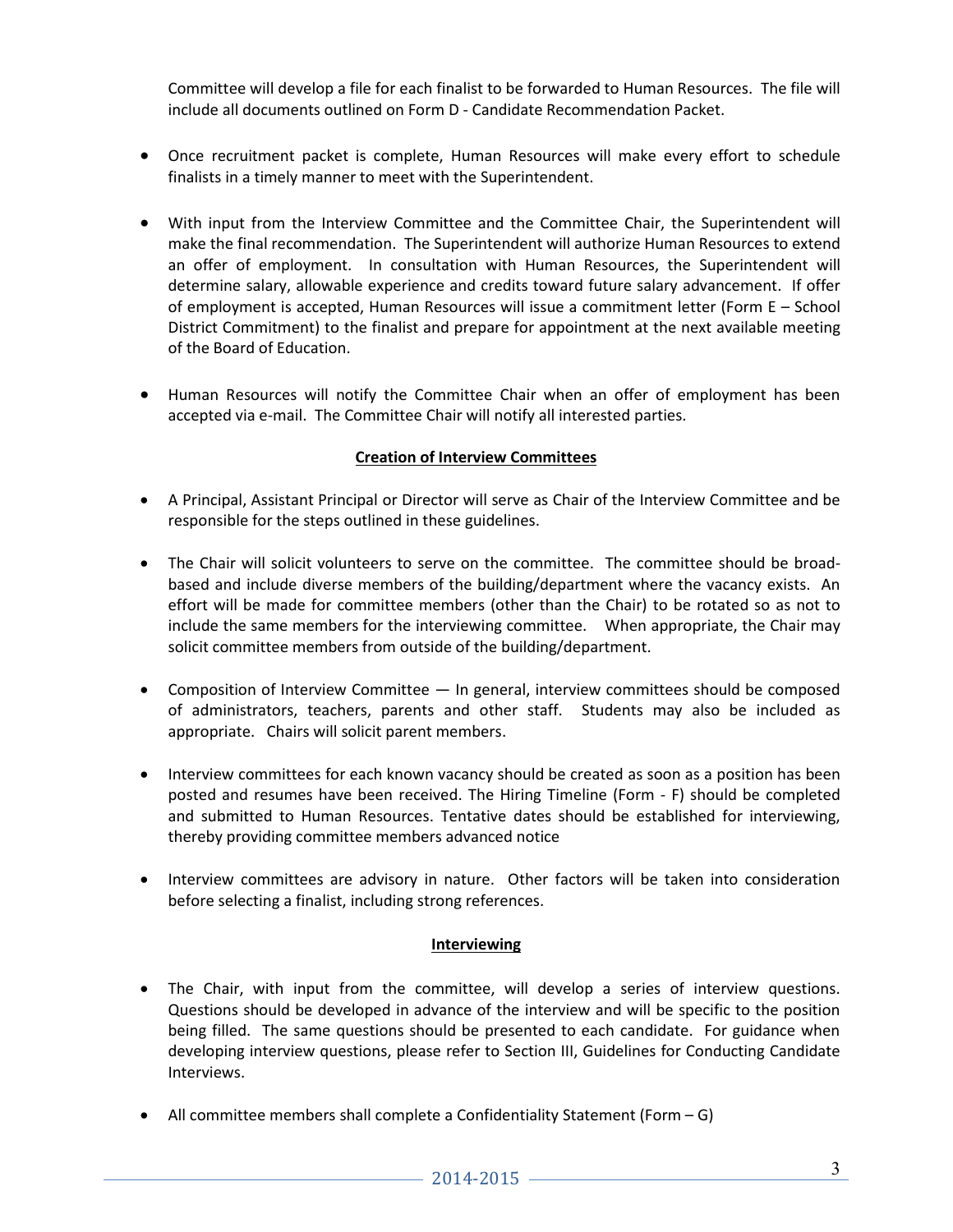- The Committee Chair will complete the Committee Member List (Form -H)
- Committee members will be provided with the Personal Interview Report Form (Form I) for each candidate interviewed. These forms are only to be used to help assess the interviewer's thoughts about each candidate. They are not the single determining factor for selecting finalists. Other factors, such as reference checks, must be considered. These forms shall be placed in the candidate's file folder and maintained by the Chair after the completion of interviews for each position.
- At the end of the committee interviews, each committee member will be asked to rank order the candidates (Form - J). The Committee Chair will total the number of total points for each candidate. The candidates with the lowest number of points will progress to the next level in the interview process.
- The Committee Chair will contact the candidates who are moving to the next round of interviews, and send a letter (Form - C) to those whose candidacy is no longer being considered.

### **Selecting Finalists**

- All candidates will be required to participate in a personal interview by the interview committee. The type, duration, and number of interviews will be determined at the building level and will be based on position.
- At the conclusion of all interviews for each position, when possible, those candidates selected as finalists will be invited back to the District to conduct a demonstration lesson. Candidates will be requested to spend an additional 30 minutes to complete a typed writing sample on the day of the demonstration lesson. The content of this writing sample should be determined by the Chair of the committee and should be part of the materials sent to the Human Resource Office when making a recommendation. Please make arrangements for an appropriate place for this assignment to be completed in advance.
- Representative members of the Interview Committee may serve as observers at the demonstration lesson. Observers should be limited to three (3) professionals.
- Observers should complete the Evaluation of the Demonstration Lesson (Form K)
- At the conclusion of the demonstration lesson, finalists will be provided an opportunity to debrief, to share his/her perceptions of how well the lesson went and what improvements or suggestions the candidate has for the lesson.
- Based on the demonstration lessons, a finalist will be selected and The Committee Chair, with assistance from other appropriate administrators will begin reference checks (Form L).
- The Committee Chair will inform the candidate(s) that reference checks are the next step in the process and ensure that at least one of the references is the candidate's current direct supervisor. At this time the Committee Chair will also request official college transcripts, and copies of current certification and (1) letter of reference.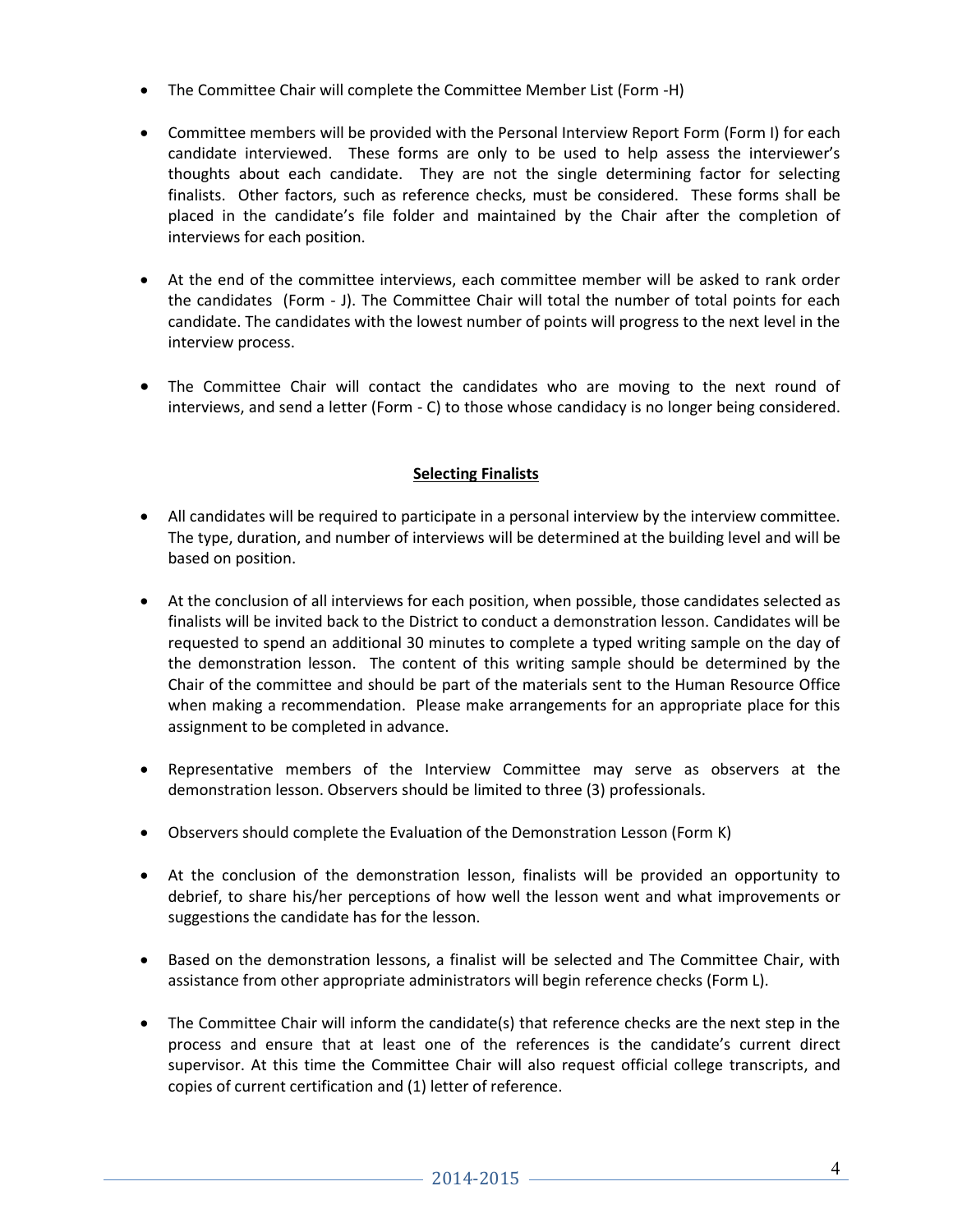- If reference checks meet expectations, the Committee Chair will complete the Candidate Recommendation Packet cover page (Form  $-$  D) and forward the hiring packet to Human Resources.
- Committee Chairs should send all interview materials to the Human Resources Office where a folder containing the following will be held for one year:
	- Resumes and cover letters of all candidates who participated in committee round interviews
		- $\circ$  A copy of the interview questions
		- o A copy of the Interview Committee Member list
		- o A copy of the Order Ranking Chart
	- Human Resources will arrange for the Superintendent to interview the final candidate. Based upon the interviews, reference information, applicant materials (including the writing sample) and consultation with the Chair of the Interview Committee, a final candidate will be recommended for employment to the Board of Education by the Superintendent of Schools.
	- Under State Education Department regulations, all candidates recommended for hire require a fingerprint supported criminal history background check. Candidates will need clearance prior to Board of Education appointment, or if necessary, will be appointed conditionally.

### **Candidates Already Known to District Personnel**

(i.e. per diem substitutes, part-time teachers, building substitutes, teaching assistants, etc.)

Candidates known to district personnel must follow the same process as other candidates, including:

- submission of a cover letter and resume on the OLAS system
- participation in the interview process
- if selected as a finalist, the candidate must conduct a demonstration lesson or be observed if currently serving in a teaching position in District. If the principal has already formally observed this candidate, this step may be waived with the agreement of the Assistant Superintendent for Instruction and HR.

### **Appointment of Current Leave Replacements and Part-time Teachers to Probationary Positions**

On a case-by-case basis, full-time leave replacements and part-time teachers may be appointed on probationary basis upon:

- Completion of at least one year in the vacant position immediately preceding the vacancy.
- The completion of all required observations and at least one year-end evaluation.
- The recommendation of the principal, and other supervising administrators including the Asst. Superintendent for Instruction and HR
- Approval of the Superintendent

Salary offers will be made only by Human Resources. No reference to salary or step should be made to any candidate during the selection process. Salary is a pre-employment negotiation and is finalized by the Superintendent.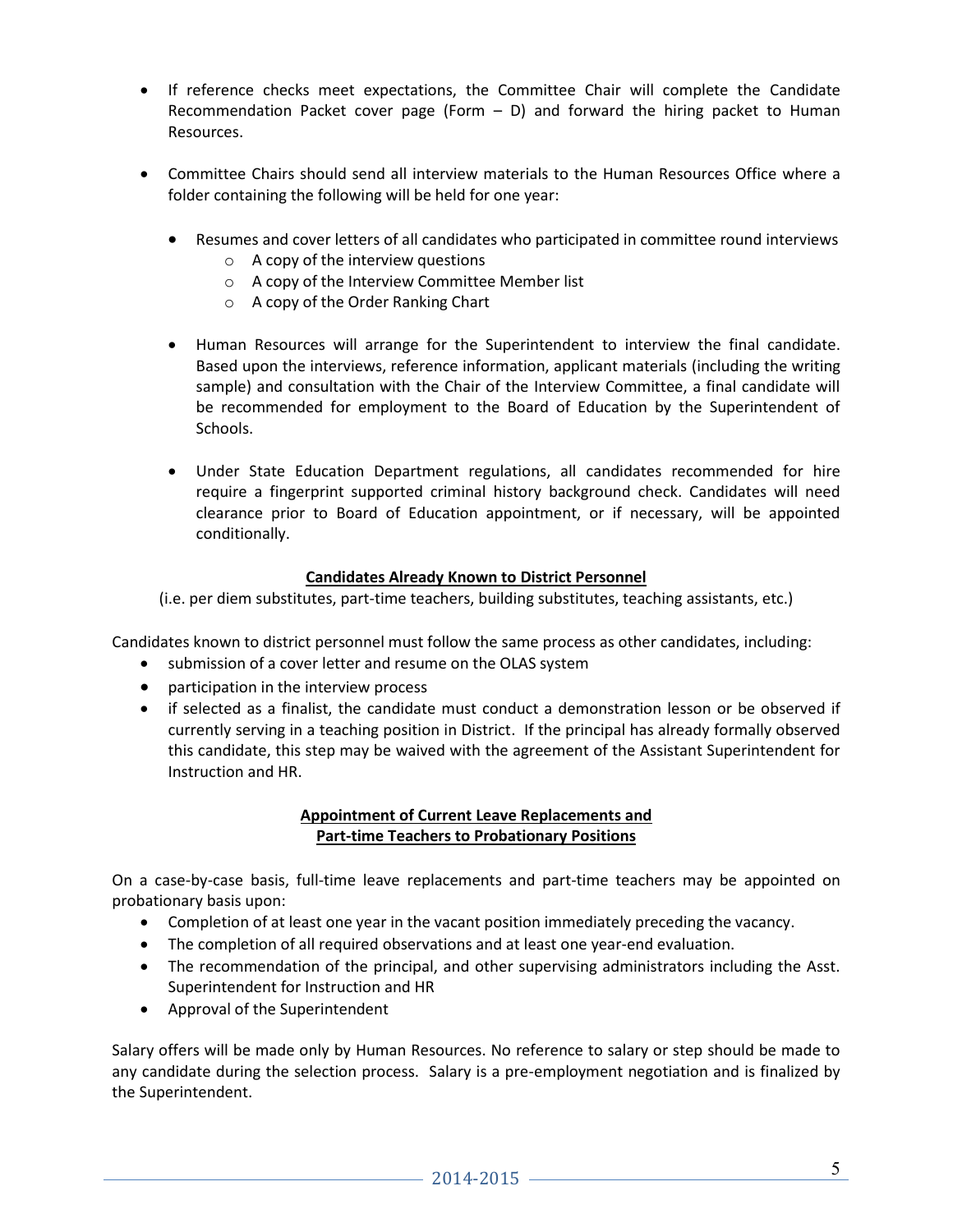### **In-District Transfer Request to Another School**

The following steps will be followed by the Office of Human Resources, administration and teachers interested in applying for a position within the same tenure area in another building:

- Position will be posted in buildings and on OLAS
- Teacher will inform current principal of his/her interest
- Teacher will submit a letter of interest to Human Resources
- Human Resources will contact prospective building principal
- Prospective building principal will contact teacher directly to arrange a meeting with the building administrator(s)
- Meeting between teacher and prospective building administrators will be held at the District **Office**
- A short set of questions will be developed; if more than on one internal candidate is being considered, the same set of questions will be used for each interview

Next steps for candidates moving forward:

- The prospective building administrator will contact the current administrator
- The administrators will coordinate an opportunity for a classroom observation; in addition a demonstration lesson may be requested at the prospective grade level.
- Final decisions will be made in collaboration with the Superintendent and Assistant Superintendent for Instruction and Human Resources

### **Selection Criteria**

As a general guideline, administrative/supervising personnel and interview committees shall apply the following criteria in determining the qualifications of candidates for teaching positions.

| <b>PERSONAL ATTRIBUTES</b>                                                                                                                                                                                                | <b>PROFESSIONAL ATTRIBUTES</b>                                                                                                                                                                                                                                                                                      |
|---------------------------------------------------------------------------------------------------------------------------------------------------------------------------------------------------------------------------|---------------------------------------------------------------------------------------------------------------------------------------------------------------------------------------------------------------------------------------------------------------------------------------------------------------------|
| Critical thinking skills<br>✓<br><b>Communication skills</b><br>✔<br>Energy, enthusiasm<br>✓<br><b>Professional Appearance</b><br>✓<br>Flexibility<br><b>Empathy for students</b><br>✓<br>Appreciation for diversity<br>✓ | Content knowledge<br>✓<br>Preparation<br>✓<br>Instructional delivery<br>✓<br>Classroom management<br>v<br>Student development<br>✓<br>Student assessment<br>✓<br>Collaboration<br>$\checkmark$<br>Reflection<br>✓<br>Technologies<br>✓<br><b>Employment stability</b><br>✓<br>Education, coursework and grades<br>✓ |

The District will assess candidates by reviewing data obtained related to the above criteria including, but not limited to, personal application form, student teaching, transcripts, prior employment history, reference checks, personal interview, demonstration lesson, writing sample, background checks and fingerprinting.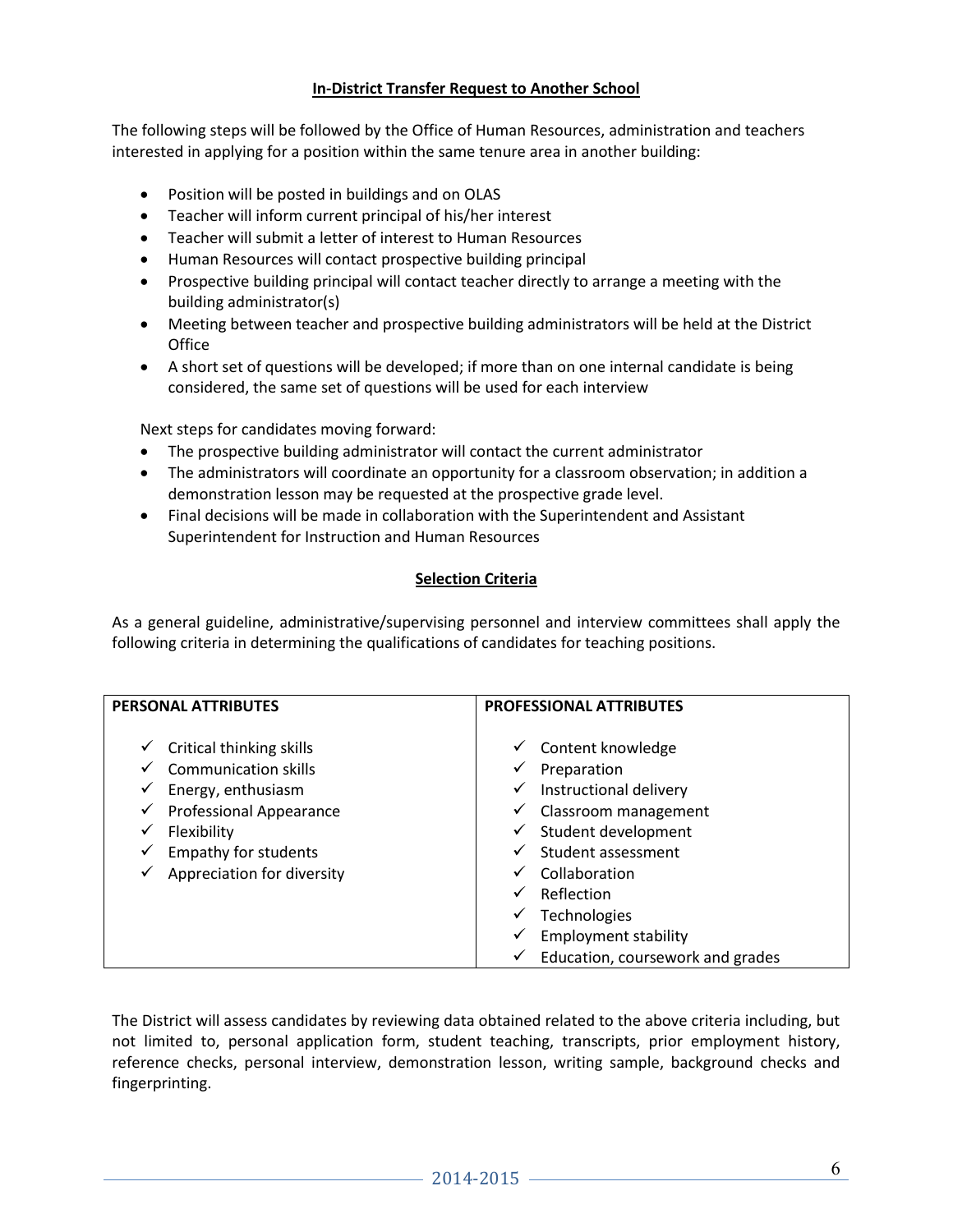### **Recommendation for Appointment of Teachers**

#### **Role of the Chairperson:**

- The Chair should forward the finalist's completed candidate recommendation packet to Human Resources.
- The Chairperson should inform the finalist that they have been recommended for further consideration and that the Superintendent will make a decision on their employment.
- Candidates from within the Irvington UFSD who are not moving forward will receive a personal telephone call from the Chair.

#### **Role of Human Resources:**

- In collaboration with the Superintendent, Human Resources will be responsible for finalizing all offers of employment to teacher candidates, subject to formal approval by the Board of Education. Human Resources will notify Chairs of accepted employment offers.
- Once employment offers are finalized, the Human Resources Office will notify unsuccessful candidates in writing.
- Human Resources will obtain written verification in any case where prior experience is claimed on the salary schedule or tenure appointment. (Form M – Verification of Prior Experience)

### **General Process for Hiring Administrators**

- Recruitment is the same as for teachers, except national publications may be used.
- Screening of resumes (the Superintendent, Assistant Superintendent for Instruction and Human Resources, Personnel Assistant and other administrators as appropriate). Resumes are screened for appropriate certification, education and relevant experiences.
- One broad-based interview committee is established. Members include the Assistant Superintendent for Instruction and Human Resources, administrators, staff, Board of Education member, parents and students (if appropriate). Keep in mind, interview committees are advisory in nature. Other factors will be taken into consideration before selecting a finalist, including strong references.
- A notice for an opportunity to participate in the interview process will be communicated through email blasts, the District website, Board of Education Meetings and PTSA communications. Those interested in participating shall contact the Human Resources of their availability. District Office staff will randomly select individuals. When possible, there will be two to three parents selected. First consideration is given to parents with children in the building where the vacancy exists. Every effort will be made to rotate volunteers. The Board of Education may nominate one trustee to serve on interview committees for Principals and District-level administrators. In addition, a community member could be considered to supplement parent representation.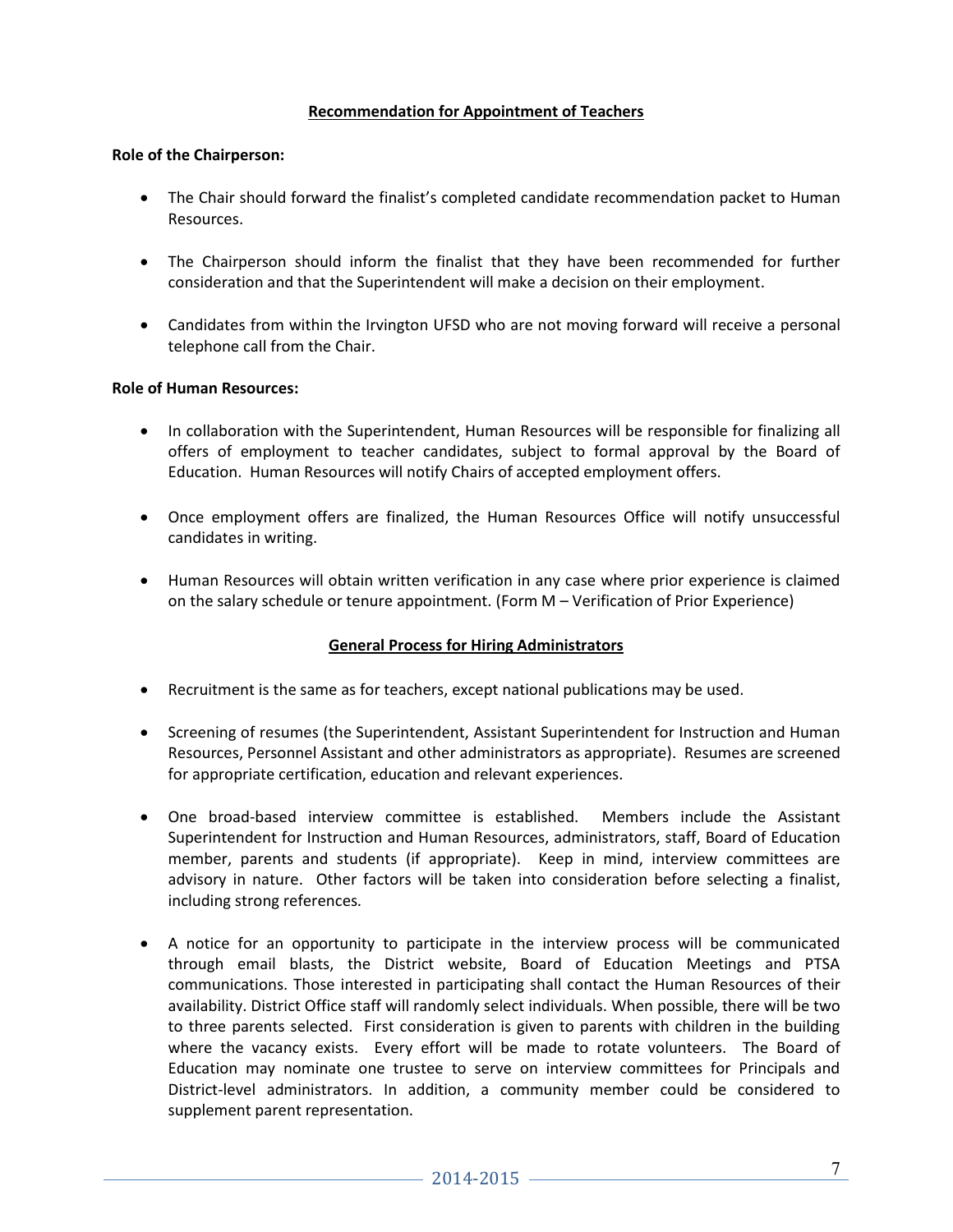- The District understands the importance of maintaining the confidentiality of applicants for administrative positions. Every effort will be made to maintain the candidates' confidentiality while participating in the interview process. Committee members will be counseled and confidentiality statements (Form I – Confidentiality Statement) will be distributed for signature and collected. All resumes, rating sheets and other information distributed to committee members will be collected at the end of the interview sessions and held by Human Resources for a period of one year.
- The interview committee conducts in-depth interviews with each candidate (approximately 45- 50 minutes).
- Candidates will also perform some type of practical assessment (i.e. classroom observation), typically, but not limited to a typed writing sample. Consensus on finalists (between 2 and 3) is recommended for further consideration.
- Finalists will participate in a clinical experience that will be developed by the Superintendent, Assistant Superintendent for Instruction and Human Resources and/or Supervisor.
- The Superintendent checks references. Other administrators may conduct reference checks as appropriate. At this stage of the interview process, finalists are required to provide references from their immediate supervisor
- All offers of employment are contingent upon satisfactory reference checks
- The finalist will be interviewed by the Board of Education
- The finalist is offered the position.

### **Hiring an Interim Administrator**

- When unanticipated administrative vacancies occur, we are not always able to follow the process defined in this document. As a result, there is usually no choice but to pursue the hiring of a qualified interim candidate.
- Among the best ways to find interim candidates is to contact BOCES, to network with colleagues, contact professional organizations, and/or to advertise. Two recent interim candidates have been found through the first two of the aforementioned ways.
- The Superintendent, in partnership with staff and/or parent representatives and/or BOE Members, conducts interviews. The Superintendent then checks all references before a recommendation is made to the Board of Education to offer a position.
- If necessary, the next step involved is for the interim candidate to procure a waiver from the State. This is done in conjunction with the District's Human Resource personnel. All other documentation required of any other certified personnel, including reference checks and fingerprinting, are also required of interim administrator candidates.
- Once the necessary documentation is submitted, a letter agreement is drafted to define terms of employment.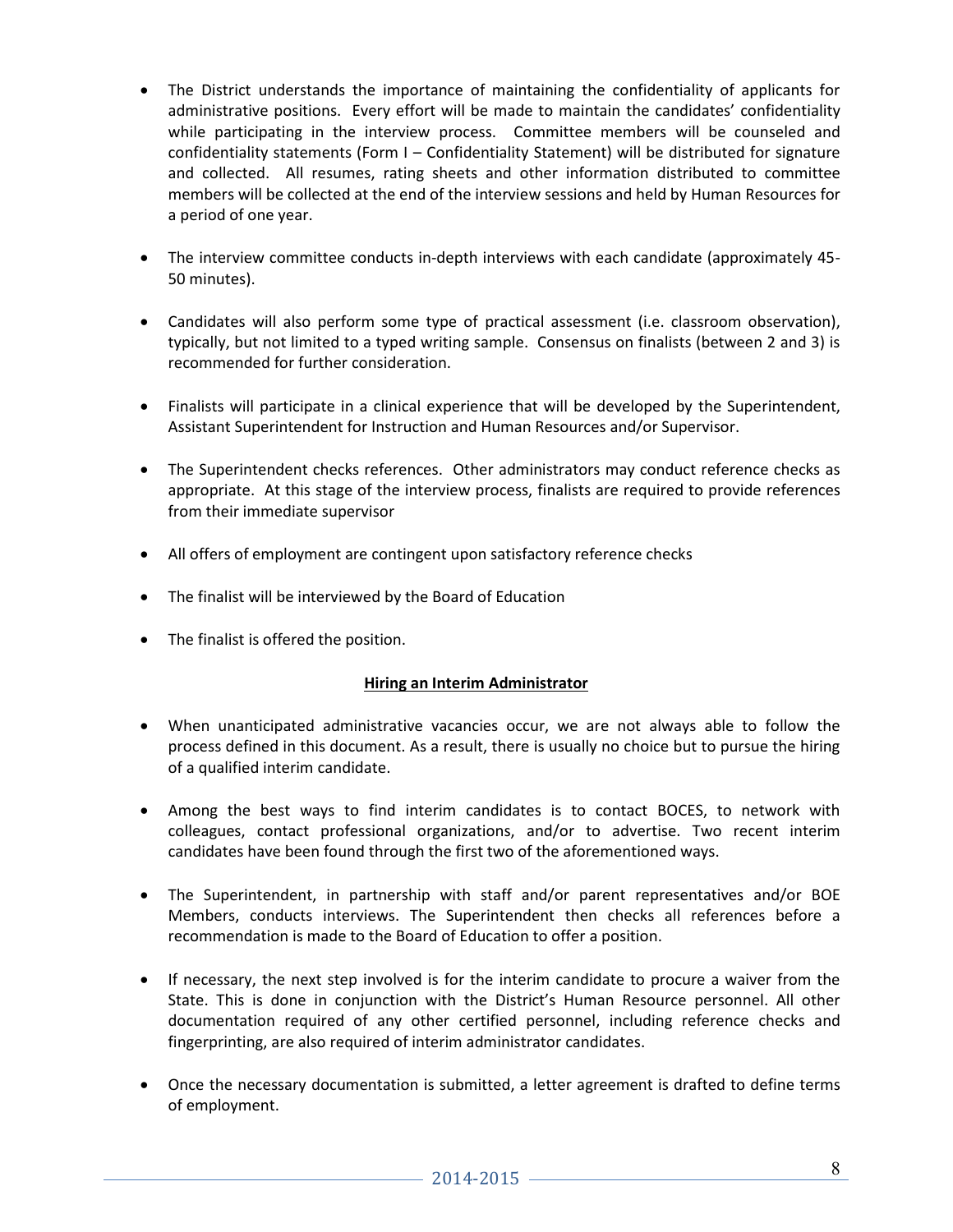### **III. GUIDELINES FOR CONDUCTING CANDIDATE INTERVIEWS**

### **I. Legal Matters**

School districts are public employers. As such, school district interviewers must be aware of state and federal laws which prohibit discrimination in the interviewing, hiring and employment process.

### A. **New York State Human Rights Law (HRL)**

This law specifically indicates that it is illegal for an employer to refuse to hire someone due to "age, race, creed, color, national origin, sex, disability, or marital status."

- 1. *Age:* The HRL prohibits age discrimination for persons 18 years of age or older, and the federal Age Discrimination in Employment Act (ADEA) prohibits discrimination in hiring due to age for persons 40 years of age or older. Therefore, age should not be addressed at all during the interview process. Any questions which could result in a candidate revealing information which suggests age must be avoided. After a person has been offered, and accepts, employment, requests for age/date of birth information may be made for legitimate reasons (benefit enrollment forms, payroll forms, etc.).
- 2. *Race/Color:* Questions regarding race/color are prohibited, as are decisions based on such data.
- 3. *Religion:* No questions regarding religion may be asked. Also, not hiring a person because he/she may be absent periodically for religious holidays violates the HRL.
- 4. *National Origin/Citizenship:* No inquiries about national origin, U.S. citizenship or ancestry may be made, nor may candidates be asked where they were born because the response may reveal national origin information.
- 5. *Sex/Gender:* It is a direct violation of the HRL not to hire someone on the basis of his/her gender. It is unlawful to decide that a male, rather than a female, is "better" for the job, or vice versa.
- 6. *Disability:* This is a very complicated area. Both the HRL and the federal American with Disabilities Act (ADA) prohibit discrimination on the basis of disability. The ADA defines a person with a disability as one who has a physical or mental impairment that substantially limits one or more major life activities, including work. A district cannot refuse to hire someone if the duties of the position can be performed in a "reasonable manner", or if the "essential functions" of the job can be performed.

Under New York and Federal case law, individuals suffering from diseases, such as AIDS, are considered disabled. An individual addicted to drugs (but not a current user) and/or alcohol is "disabled" under the HRL and the ADA. Even obesity has been ruled as a disability under the New York Court of Appeals. Be sure to limit questions to job related topics to avoid discrimination claims.

- 7. *Marital Status:* Questions regarding marital status, children, spouse, significant other, whether a person prefers to be called "Miss, Mrs. or Ms.", or any other related topics are prohibited.
- 8. *Criminal Arrests/Convictions:* The HRL specifically states that is unlawful to deny employment on the basis of convictions for one or more criminal offenses unless the offenses are covered under Article 23-A of the Correction Law.

Article 23-A of the Correction Law provides that if there is a direct relationship between one or more of the previous criminal offenses and the job sought, or if granting employment would "involve an unreasonable risk to property or to the safety or welfare of specific individuals or the general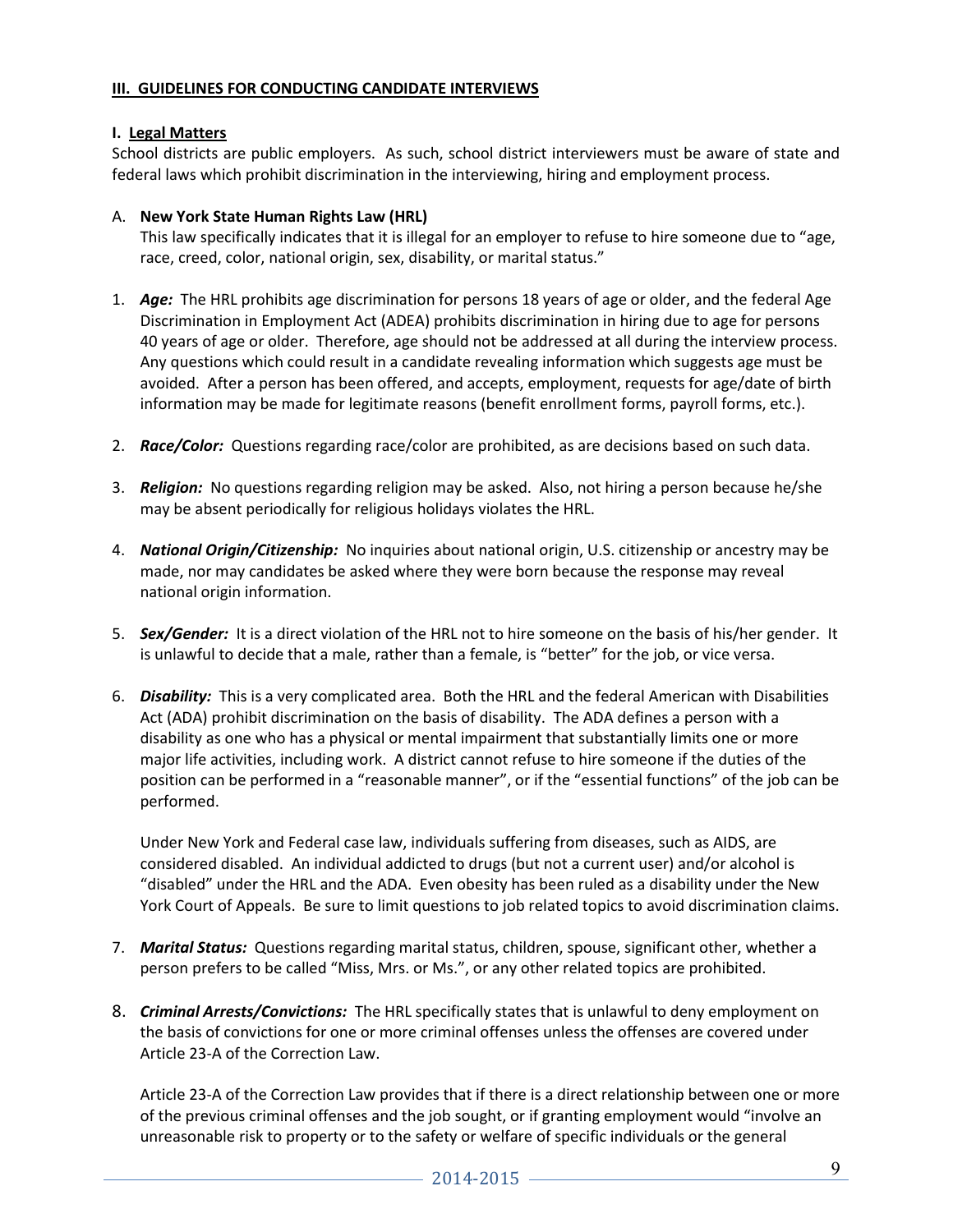public", then the conviction may be considered.

Regarding prior arrests, HRL specifically prohibits inquiries about prior arrests or refusing to hire on that basis.

#### B. **Other Forms of Employment Discrimination**

In addition to the HRL, other lesser known statutes prohibit discrimination in hiring and must be considered during the interview process.

- 1. *Political Affiliation:* Inquiries about political affiliation are prohibited and may not be made, including inquiries into those clubs and societies to which an individual belongs. However, it is permissible to ask a candidate about any outside interest in which he/she participates which enhance his/her abilities as an administrator.
- 2. *Off-Duty Conduct:* It is unlawful to deny employment due to legal off-duty activities such as smoking, consuming alcohol and/or participating in any association activities, such as a political or labor organization. A candidate may not be asked about union membership or role in a union.
- 3. *Bankruptcy:* Federal law specifically provides that employers cannot deny employment due to bankruptcy; therefore, questions on this matter may not be asked.

#### **II. Conducting the Interview**

The purpose of the personal interview is to determine the best candidate for the position available.

The following is a list of some important "DO's" and "DON'Ts" to be considered during the interview process.

### **"DO'S"**

- Do make the candidate comfortable
- Do have a member of the team take the lead to introduce the team and outline the interview for the candidate
- **Do maintain a positive attitude during the interview**
- Do be aware of your own body language
- Do ask the candidate if (s)he has any questions
- Do be consistent in your questions
- Do inform the candidate of the next steps in the process

#### **"DON'TS"**

- Don't rely on first impressions
- **Don't compare candidates against one another**
- Don't fall victim to the "halo effect"
- Don't ask trick questions
- **Don't tell the candidate how (s)he did**
- Don't be afraid of silence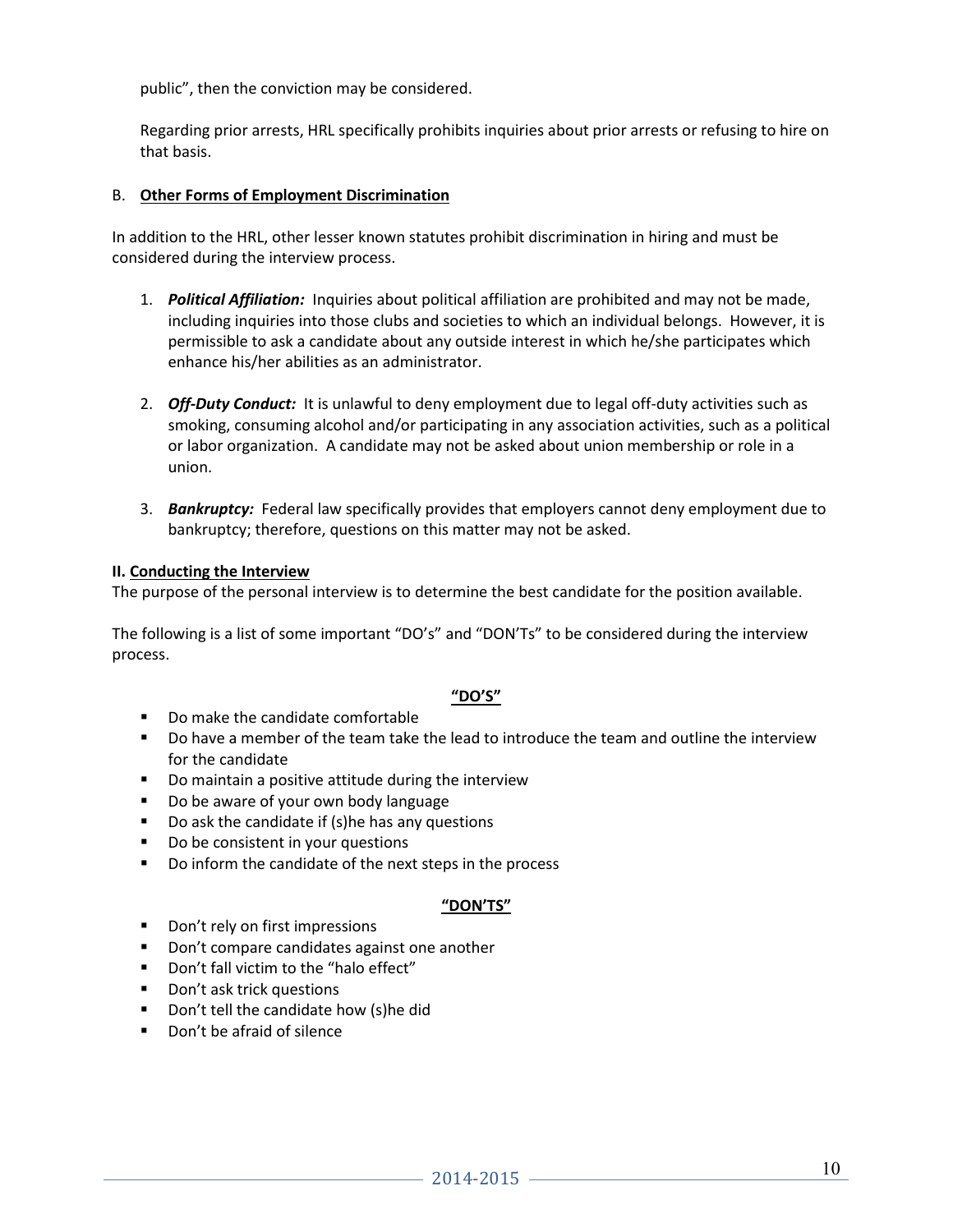### **III. Affirmative Action Guidelines**

This section addresses Affirmative Action guidelines according to various subjects. This is valuable material which should be reviewed prior to the interview to avoid violations of the New York State Human Rights Law, the Americans with Disabilities Act, the Age Discrimination in Employment Act, and other related State and Federal regulations.

| <b>SUBJECT</b>             | <b>FAIR PRE-EMPLOYMENT INQUIRIES</b>                                                                                                                                                                                                                                                 | <b>QUESTIONS PRE-EMPLOYMENT</b>                                                                                                                                                                                                             |
|----------------------------|--------------------------------------------------------------------------------------------------------------------------------------------------------------------------------------------------------------------------------------------------------------------------------------|---------------------------------------------------------------------------------------------------------------------------------------------------------------------------------------------------------------------------------------------|
| (A) Age                    | Birthdate and proof of true age                                                                                                                                                                                                                                                      | Any questions which imply preference<br>for employees under 40 years of age                                                                                                                                                                 |
| (B) Arrests                | None                                                                                                                                                                                                                                                                                 | Any inquiry relating to arrests                                                                                                                                                                                                             |
| (C) Citizenship            | Applicant's eligibility for U.S. employment<br>and the applicant's ability to provide<br>proof of citizenship, visa or alien<br>registration                                                                                                                                         | Any inquiry into citizenship which<br>divulges applicant's ancestry, national<br>origin, birthplace or present<br>citizenship. It is also illegal to require<br>a birth certificate or naturalization or<br>baptismal records before hiring |
| (D) Convictions            | Questions about convictions for offenses<br>which reasonably relate to the applicant's<br>fitness to perform the job. These<br>questions are limited to convictions within<br>the last 7 years. The 7 year period is<br>based on the date of application                             | Inquires about a conviction for an<br>offense that does not reasonably<br>relate to job performance or which<br>exceeds the 7-year time limit<br>indicated under fair questions                                                             |
| <b>Disabilities</b><br>(E) | Concerning specified sensory, mental or<br>physical disabilities which reasonably<br>relate to job performance, or disabilities<br>or health problems which may require<br>special consideration in determining job<br>placement                                                     | General questions which divulge<br>disabilities, or health questions, which<br>do not reasonably relate to fitness or<br>job performance. For example: "Do<br>you have any disabilities?"                                                   |
| (F) Family                 | Applicant's ability to meet specific work<br>schedules                                                                                                                                                                                                                               | Specific inquiries concerning<br>spouse, spouse's employment or<br>salary, children, child care<br>arrangements, or other dependents                                                                                                        |
| (G) Height and<br>Weight   | Questions concerning the ability to<br>perform actual job (Being a certain height<br>or weight is not considered a job<br>requirement unless the employer can<br>show that an employee with an ineligible<br>height or weight could not do the work<br>because of height or weight). | All inquiries which are not based on<br>actual job requirements.                                                                                                                                                                            |
| (H) Marital Status         | None.<br>(also refer to Name and Family)                                                                                                                                                                                                                                             | Format of written questions:<br>$()$ Mr.<br>$()$ Mrs.<br>() Miss<br>$()$ Ms.<br>Whether the applicant is married,<br>single, divorced, separated, engaged,<br>widowed, etc.                                                                 |

#### **UNFAIR AND ILLEGAL**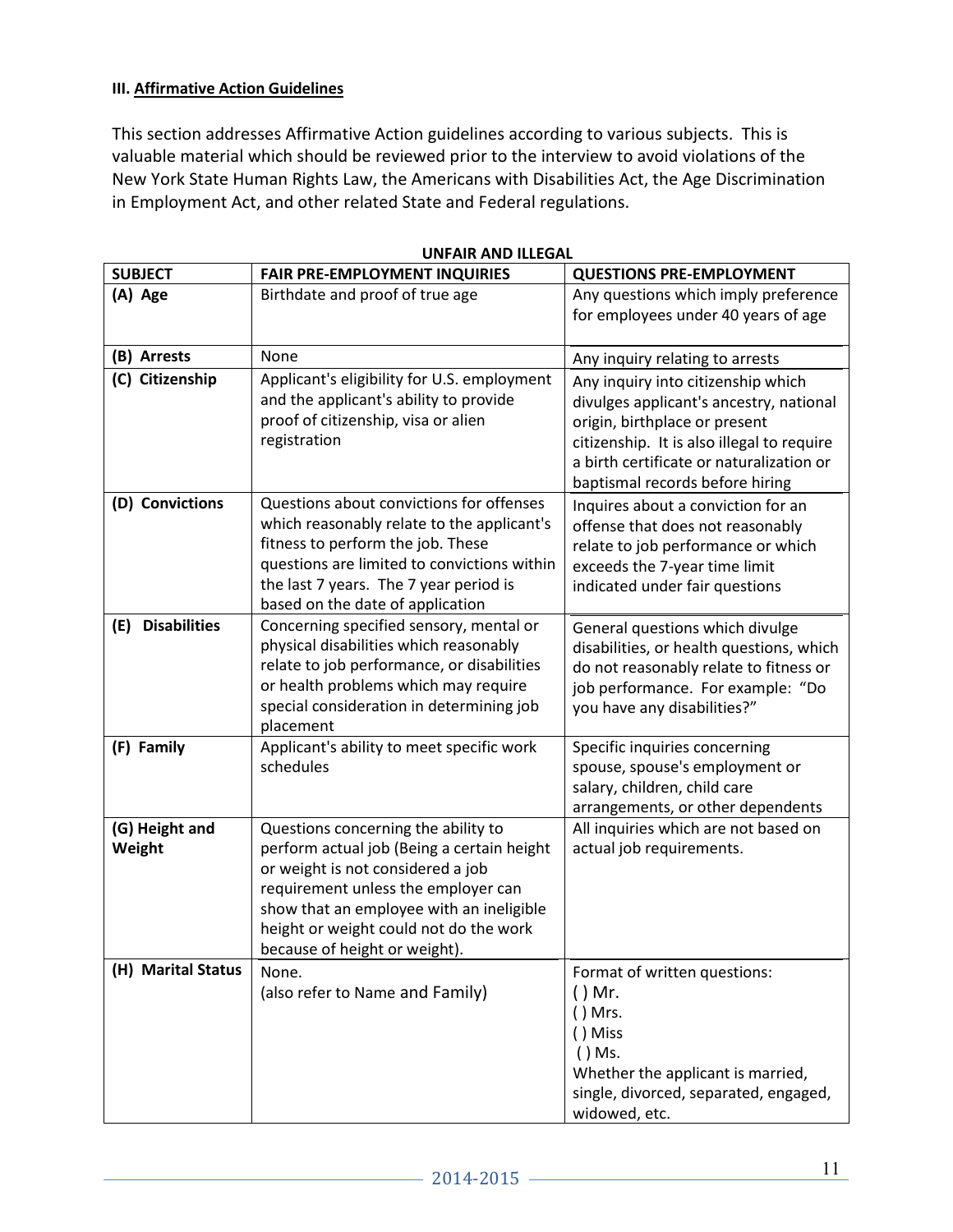| (I) Military                    | Questions about education, training or<br>work experience acquired in the armed<br>forces of the United States; questions<br>about type and dates of discharge may be<br>asked about U.S. military service, if an<br>applicant claims veteran's preference | Type or condition of military<br>discharge. Whether an applicant has<br>experience in other than the U.S.<br>armed forces or requests for<br>discharge papers               |
|---------------------------------|------------------------------------------------------------------------------------------------------------------------------------------------------------------------------------------------------------------------------------------------------------|-----------------------------------------------------------------------------------------------------------------------------------------------------------------------------|
| (J) Name                        | Whether applicant has worked for your<br>company, organization or institution<br>under a different name, and if so, what<br>name; name applicant is known by two<br>references                                                                             | Questions about original name; has<br>the name been changed by court<br>order or marriage; inquiries which<br>could divulge marital status, ancestry,<br>or national origin |
| (K) National<br>Origin          | Questions about foreign language skills if<br>those skills are job requirements                                                                                                                                                                            | Inquiries into applicant's ancestry,<br>national origin, or birthplace.<br>Inquiries about the national origin of<br>applicant's parents or spouse                          |
| (L) Organizations               | Questions about organization<br>membership unless the organization<br>membership is an indication of race,<br>color, creed, sex, marital status or<br>national origin                                                                                      | Requirements that applicant list all<br>organizations, clubs, societies, and<br>lodges to which he or she belongs                                                           |
| (M) Photographs                 | None; may be requested after hiring for<br>identification purposes                                                                                                                                                                                         | Mandatory or optional request that<br>applicant submit a photograph before<br>hiring                                                                                        |
| (N) Pregnancy                   | Inquiries which are made to males and<br>females concerning any anticipated<br>absences and expected duration of<br>employment                                                                                                                             | All questions about pregnancy,<br>medical history concerning<br>pregnancy, and related matters                                                                              |
| (O) Race                        | None                                                                                                                                                                                                                                                       | Any inquiries concerning<br>race or color of skin, hair, eyes, etc.                                                                                                         |
| (P) Relative(s)                 | Name of applicant's relatives already<br>employed by company, institution or<br>organization                                                                                                                                                               | Names and addresses of any relative<br>other than those employed                                                                                                            |
| (Q) Religion or<br><b>Creed</b> | None                                                                                                                                                                                                                                                       | Inquiries concerning applicant's<br>religious denomination, religious<br>affiliation, church, pastor,                                                                       |
|                                 |                                                                                                                                                                                                                                                            | or religious holidays observed                                                                                                                                              |
| (R) Residence                   | Mailing address and telephone number                                                                                                                                                                                                                       | Names or relationship of people living<br>with applicant whether applicant<br>owns or rents his or her home.                                                                |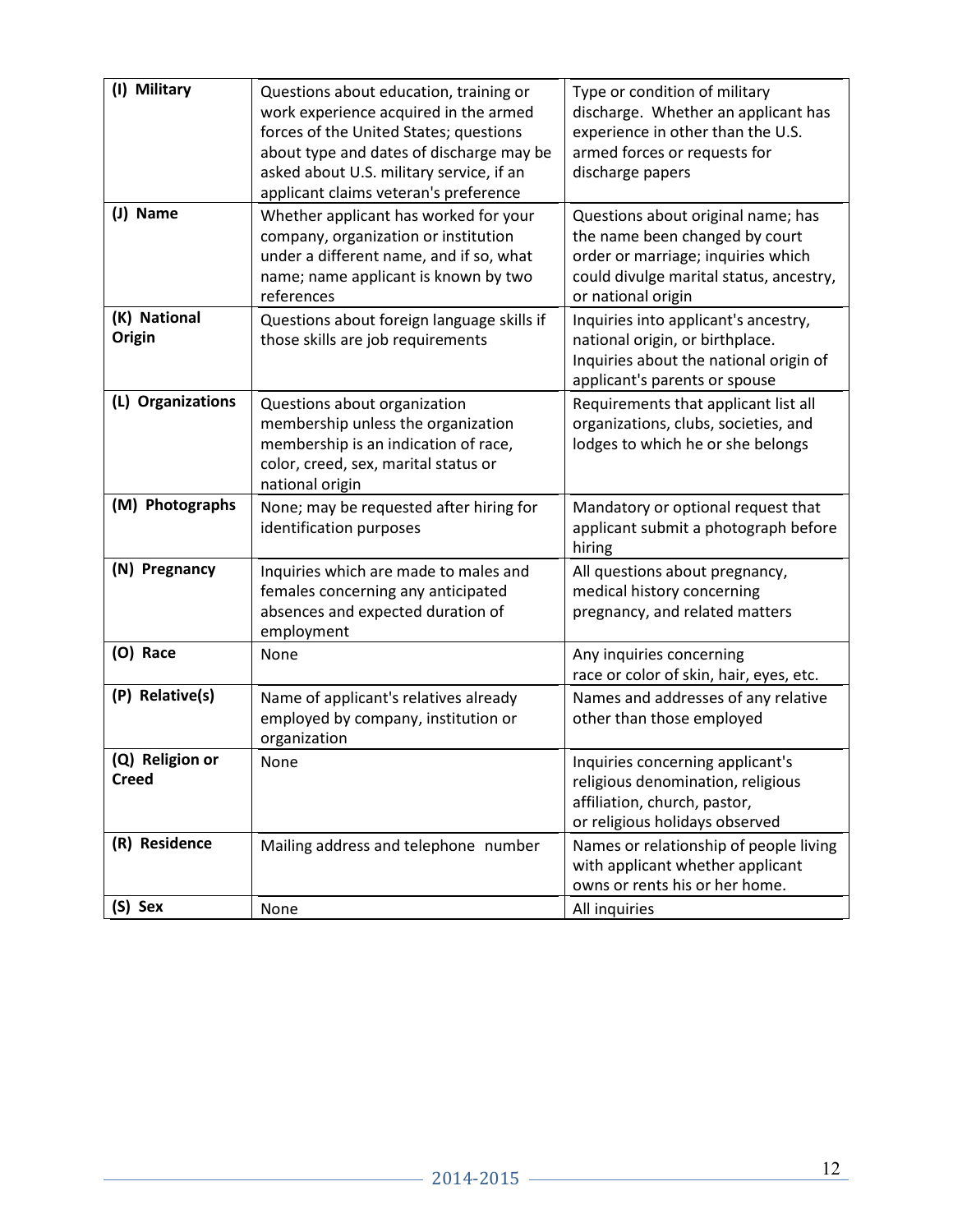# **Form - A**

# **IRVINGTON UNION FREE SCHOOL DISTRICT**

|                                                                                                                                                                                                                                       | <b>REQUEST FOR PERSONNEL</b>                                                                                                                                                                          |
|---------------------------------------------------------------------------------------------------------------------------------------------------------------------------------------------------------------------------------------|-------------------------------------------------------------------------------------------------------------------------------------------------------------------------------------------------------|
|                                                                                                                                                                                                                                       |                                                                                                                                                                                                       |
|                                                                                                                                                                                                                                       |                                                                                                                                                                                                       |
| Attach additional sheet if necessary.                                                                                                                                                                                                 | Is this a (check one) $\Box$ New Position or a $\Box$ Replacement If a replacement, please give name<br>and title of employee being replaced and reason. If a new position, please include rationale. |
| Principal                                                                                                                                                                                                                             | Superintendent                                                                                                                                                                                        |
| Asst. Superintendent for Instruction & HR                                                                                                                                                                                             | <b>Budget/Funding Source</b>                                                                                                                                                                          |
| All requests must be signed by the Building Principal and forwarded to Human Resources<br>$\Box$ Certified teaching/administrative position, Certification Area(s)_________________                                                   |                                                                                                                                                                                                       |
|                                                                                                                                                                                                                                       |                                                                                                                                                                                                       |
|                                                                                                                                                                                                                                       |                                                                                                                                                                                                       |
|                                                                                                                                                                                                                                       |                                                                                                                                                                                                       |
| Check one in each category:<br>Full-time<br>Part-time FTE________                                                                                                                                                                     | Hourly, Hours per week _______                                                                                                                                                                        |
| 10-month<br>12-month                                                                                                                                                                                                                  | Temporary through ____________                                                                                                                                                                        |
| Requested Start Date: __________________________________Hours: _________A.M. to __P.M.                                                                                                                                                |                                                                                                                                                                                                       |
| Advertising and/or Posting information: Please attach additional sheet if necessary.<br>List any other qualifications and/or experience candidates should have:<br>Ad should appear in: $\Box$ Newspaper $\Box$ Internal Posting only | $\Box$ OLAS only                                                                                                                                                                                      |
|                                                                                                                                                                                                                                       | (FOR OFFICE USE ONLY)                                                                                                                                                                                 |
|                                                                                                                                                                                                                                       |                                                                                                                                                                                                       |
|                                                                                                                                                                                                                                       |                                                                                                                                                                                                       |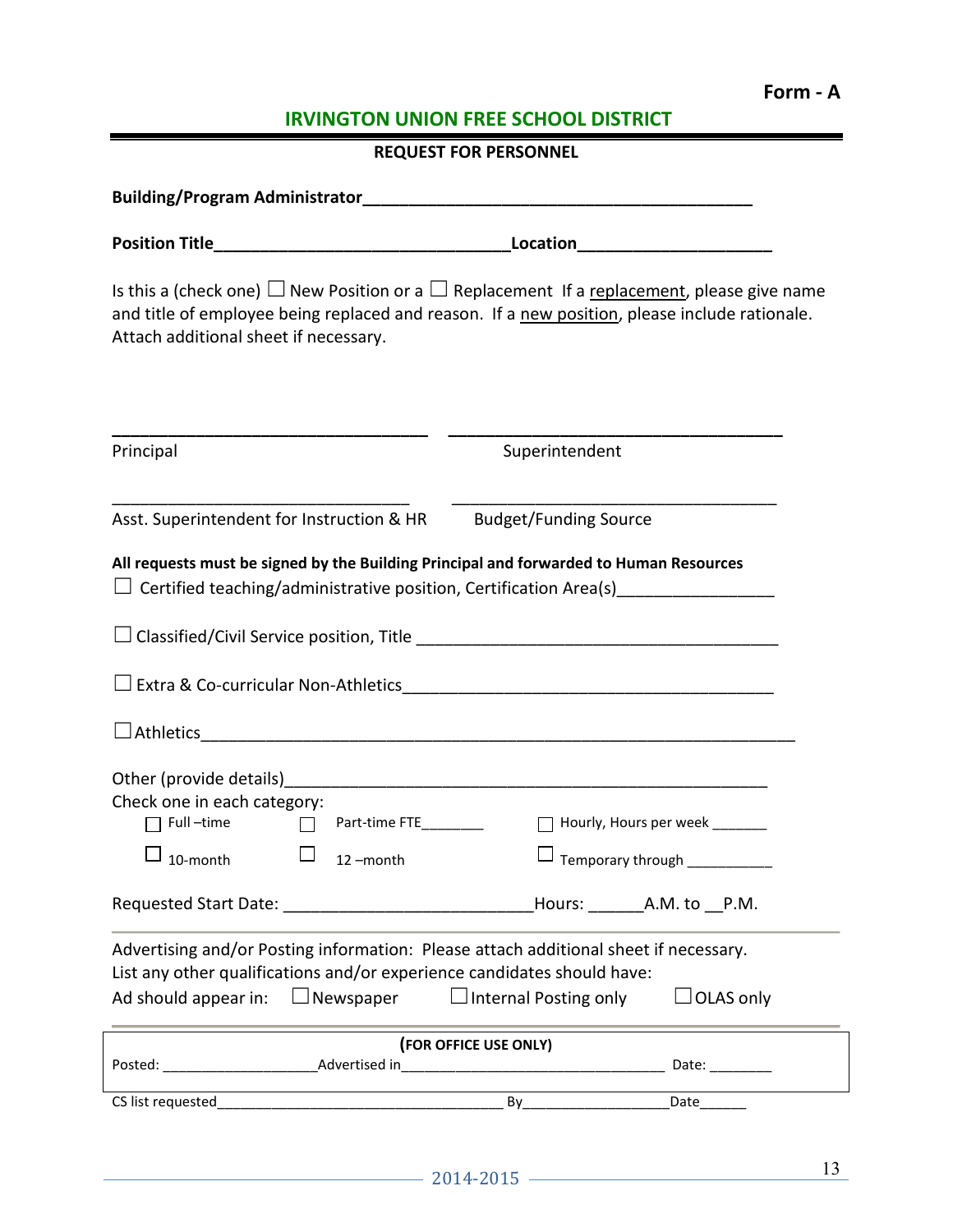# **SAMPLE Thank You Letter for Screening Participation**

DATE

CANDIDATE'S NAME ADDRESS CITY, STATE ZIP«Address»

Dear \_\_\_\_\_\_\_\_\_\_\_\_\_\_\_\_\_\_\_\_\_\_

On behalf of Irvington Schools, we wish to thank you for your application and participation in the interview process for the position of \_\_\_\_\_\_\_\_\_\_\_\_\_\_\_\_.

After a significant screening process of many candidates, we have identified a strong pool of educators whose skills and experience are most closely aligned with our current needs. Unfortunately, at this time your candidacy is no longer being considered for the next level of interviews.

We wish you our sincere best wishes for your future success.

Sincerely,

Cc: candidate's file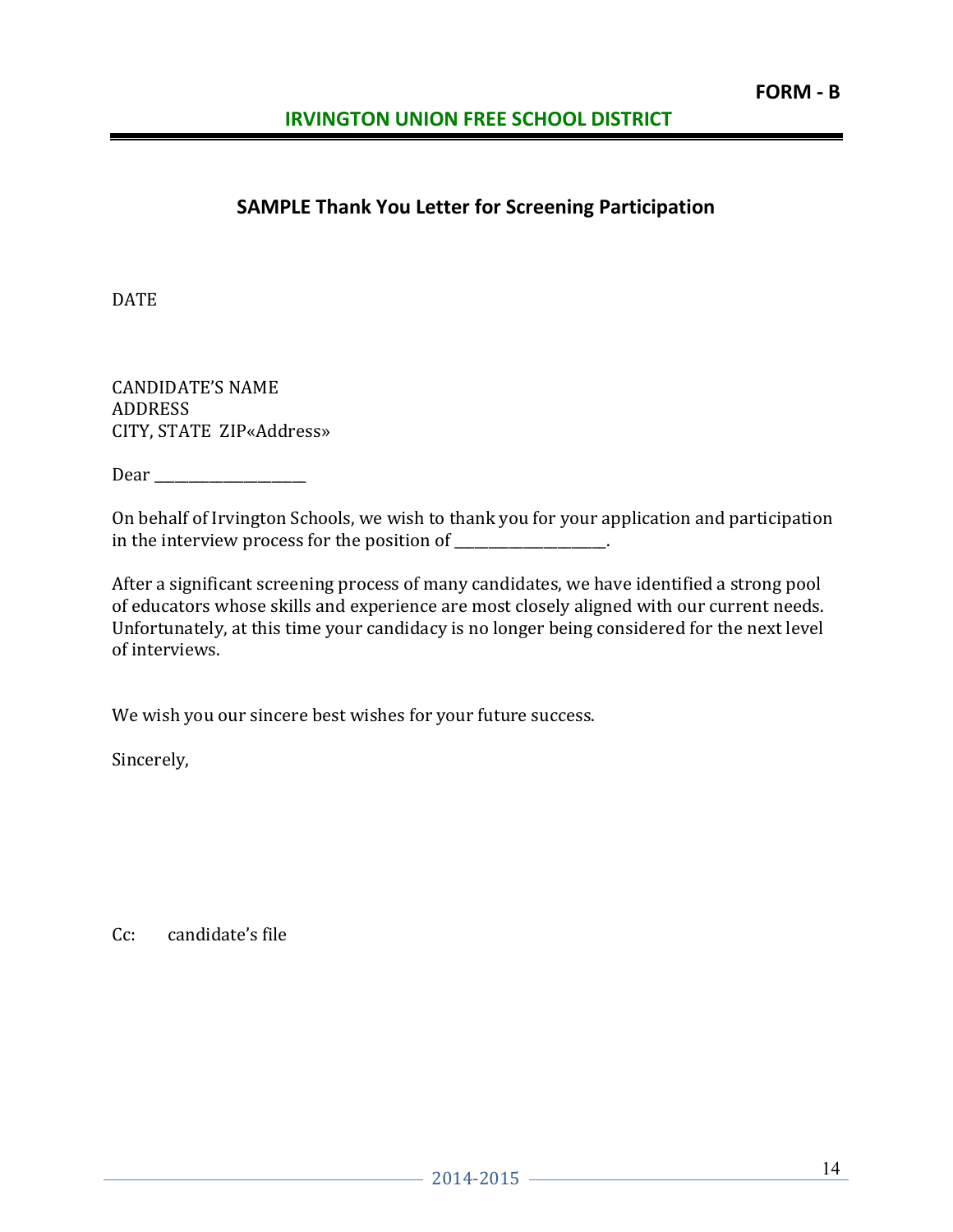# **SAMPLE THANK YOU LETTER**

DATE

CANDIDATE'S NAME ADDRESS CITY, STATE ZIP

Dear \_\_\_\_\_\_\_\_\_\_\_\_\_\_\_\_\_\_\_\_\_\_

On behalf of Irvington Schools, we wish to thank you for your application and participation in the interview process for the position of  $\blacksquare$ 

It was a long and challenging process to match each individual's skills and experience with the current needs of the school district. We appreciated your time and although your experiences were impressive, your candidacy for this position is no longer being considered.

We wish you our sincere best wishes for your future success. Good luck!

Sincerely,

Cc: candidate's file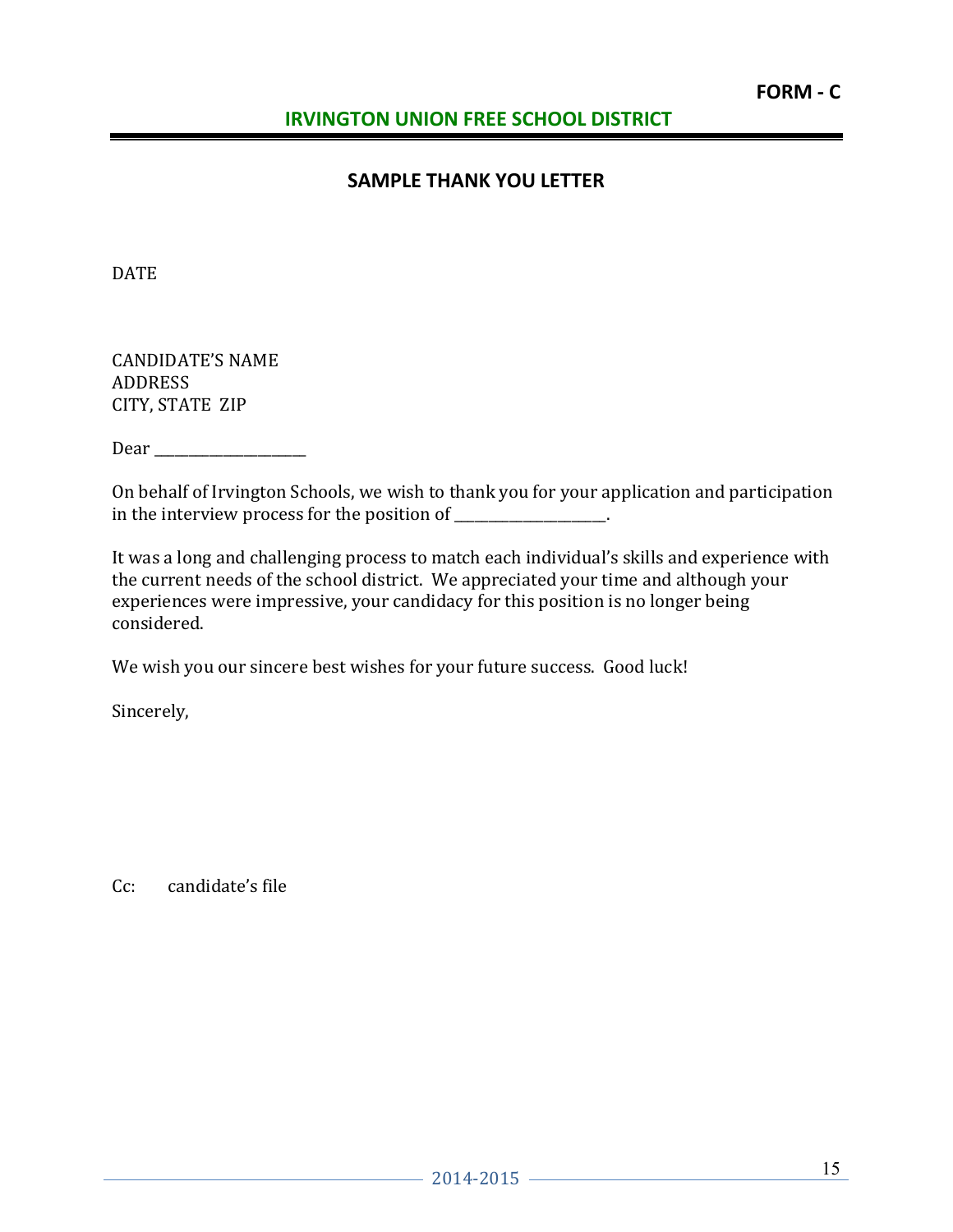| <b>Candidate Recommendation Cover Page</b>                                                   |                                |                  |              |
|----------------------------------------------------------------------------------------------|--------------------------------|------------------|--------------|
|                                                                                              |                                |                  |              |
|                                                                                              |                                |                  |              |
|                                                                                              |                                |                  |              |
| $\Box$ Screening $\Box$ Committee $\Box$ Demo Lesson $\Box$ Writing Sample                   |                                |                  |              |
| <b>Paperwork Completed:</b>                                                                  |                                |                  |              |
| $\Box$ Administrator's Recommendation                                                        |                                |                  |              |
| $\Box$ On-Line Application Signed by Candidate                                               |                                |                  |              |
| $\Box$ Letter of Interest                                                                    |                                |                  |              |
| <b>Current Resume</b>                                                                        |                                |                  |              |
| $\Box$ Applicable Certification                                                              |                                |                  |              |
| $\Box$ University/College Transcripts                                                        |                                |                  |              |
| $\Box$ Reference checks:                                                                     |                                |                  |              |
| (1) Letter of Reference                                                                      |                                |                  |              |
| (3) Telephone References Checked by Administrator                                            |                                |                  |              |
| (one telephone reference must be immediate supervisor)                                       |                                |                  |              |
| Notes:                                                                                       |                                |                  |              |
| Administrator's Signature:                                                                   |                                | Date:            |              |
| Superintendent Recommendation: Yes $\square$ No $\square$                                    |                                |                  |              |
| Offer Extended: Date: _________________                                                      | Accepted: Yes $\square$        |                  | No $\square$ |
|                                                                                              |                                |                  |              |
| Additional Credits: ________________________<br>(To be applied to future salary advancement) | Verifiable Years of Experience | (For longevity)  |              |
|                                                                                              |                                | Date: __________ |              |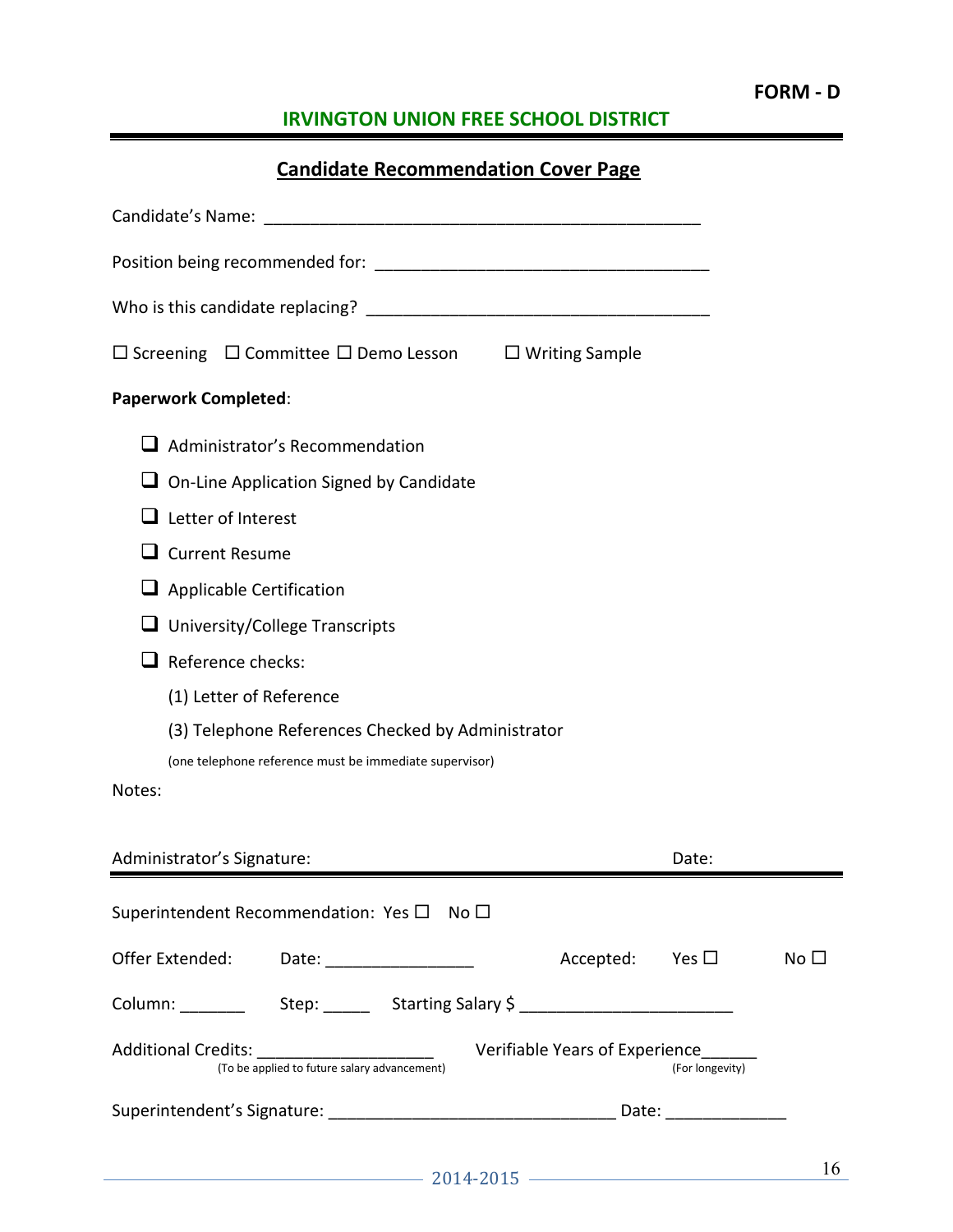### **SAMPLE**

#### **School District Commitment**

Candidate Name Address City, State Zip

Dear Candidate:

This will confirm our offer and your acceptance of the full-time, 12 month position as position for the Irvington Union Free School District, commencing Date. This position offer is tentative, contingent upon approval by the Board of Education and fingerprint clearance from the New York State Education Department. The following information summarizes our offer:

> **Type of Appointment: Tenure Area: Location: Effective Date: Probationary Period: Tenure Eligibility Date: Salary:**

By signing this letter of intent, Education Law §3019 is hereby enforced, which requires you to provide the District with 30 days' notice, should you seek to terminate your employment with the District. This section entitles the District to hold you to the entire 30 days required by this law.

We shall present your appointment to the Board of Education for formal approval at its meeting of Date. Following this action, you will receive a copy of your probationary appointment notice. Please sign one copy of this letter and return it to me, confirming our agreement, pending formal Board of Education action.

We look forward to having you join our leadership team and I hope you will find working in our schools a very satisfying and rewarding experience.

Sincerely,

Dr. Kristopher Harrison Superintendent of Schools

 $\overline{\phantom{0}}$ 

Signature Date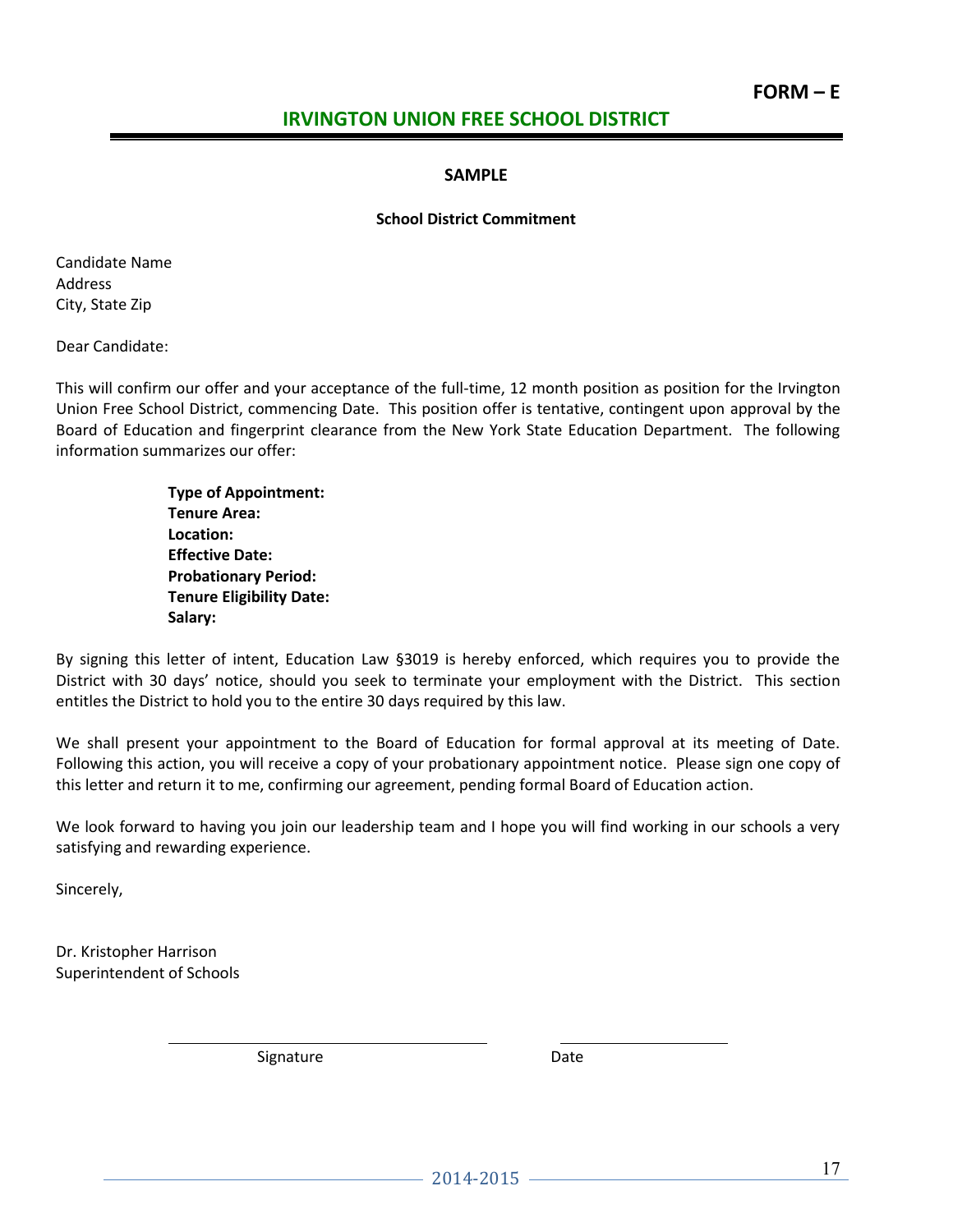# **Irvington UFSD Hiring Time Line**

| Time line for hiring: |                                 |                                                  | <b>Position:</b>                          |                        | <b>Leave or Probationary:</b>              |                                                      |
|-----------------------|---------------------------------|--------------------------------------------------|-------------------------------------------|------------------------|--------------------------------------------|------------------------------------------------------|
| <b>Date Posted</b>    | <b>Review</b><br><b>Resumes</b> | Conduct<br><b>Screening</b><br><b>Interviews</b> | Conduct<br>Committee<br><b>Interviews</b> | Demo<br><b>Lessons</b> | <b>Recommendation to</b><br>Superintendent | <b>Board of Education</b><br><b>Appointment Date</b> |
|                       | Week of                         | Week of                                          | Week of                                   | Week of                |                                            |                                                      |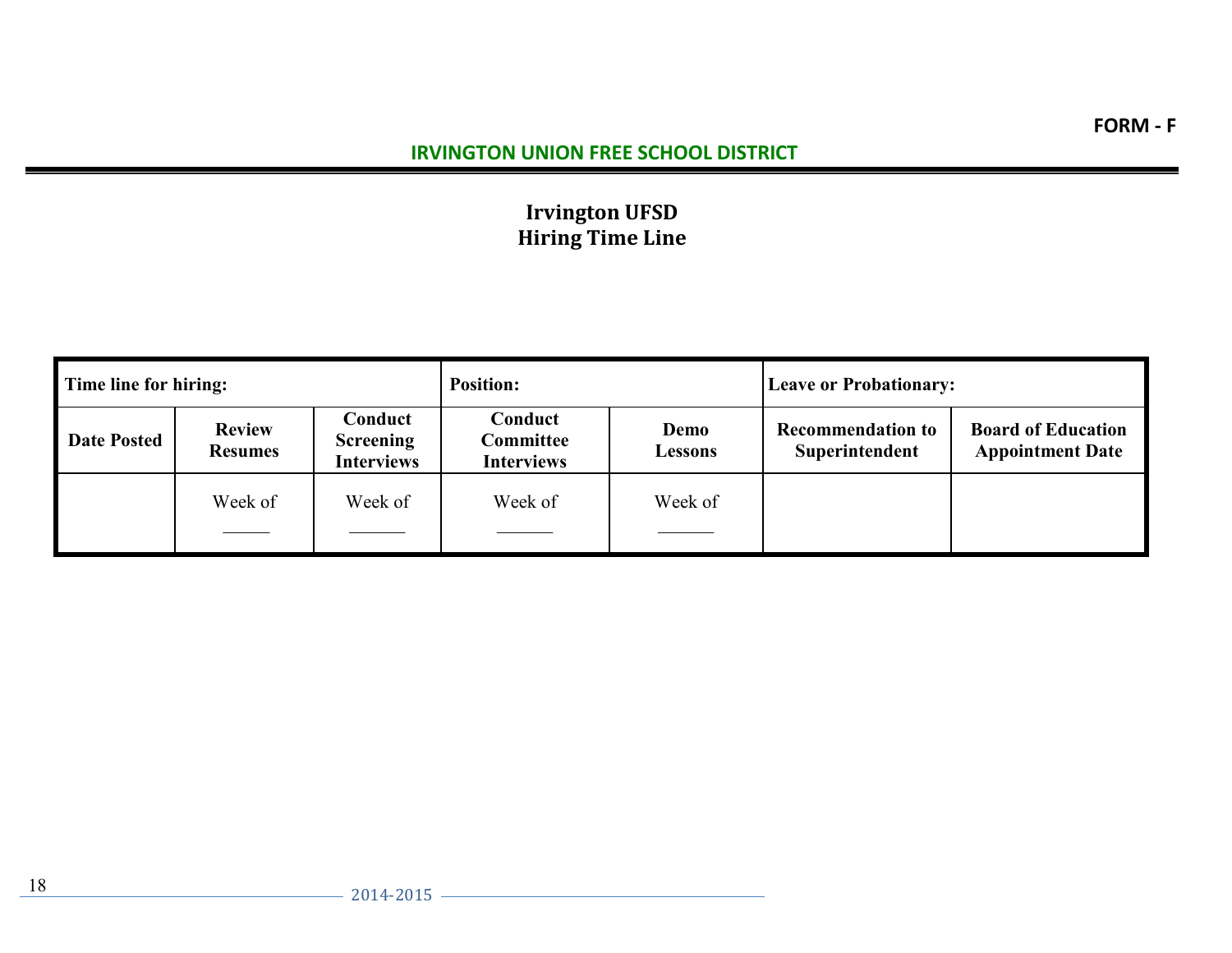### **CONFIDENTIALITY**

**NOTHING IS MORE IMPORTANT THAN MAINTAINING THE CONFIDENTIALITY OF THE INTERVIEW PROCESS.** All interviewers must understand that the information that they receive must be kept strictly confidential.

- Interviewers should not discuss an applicant outside the framework of the hiring process with anyone, including family members and relatives.
- Revealing candidate information as well as reasons why a candidate was not offered employment could result in legal proceedings against the school district.
- If personal information about a candidate is disclosed to the public, and it is information that affects the person's reputation in the field or in the community, then the person may be able to bring an action for defamation either against the individual interviewer who made the statements and/or the organization itself.
- If an interviewer states reasons why a candidate did not obtain the position, and those reasons prevent the candidate from obtaining employment elsewhere, then the candidate may have the right to request an administrative hearing ("name clearing hearing") to present evidence to refute what was stated.

Maintaining confidentiality is a primary responsibility of persons who agree to serve as interviewers.

### **Confidentiality Statement for Interview Committee Participants**

I hereby agree that all information obtained and/or reviewed by me regarding any and all candidates for positions with the Irvington School District shall be kept strictly confidential, both to respect the rights of the candidates and the District.

I further understand that I may be removed from my position as an interviewer for the District if it is determined that I have disclosed any confidential information during the course of or following the interview process.

\_\_\_\_\_\_\_\_\_\_\_\_\_\_\_\_\_\_\_\_\_\_\_\_\_\_\_\_ \_\_\_\_\_\_\_\_\_\_\_\_\_\_\_\_\_\_\_\_\_\_\_\_\_\_\_\_\_\_\_\_

Name (Please Print) Signature

\_\_\_\_\_\_\_\_\_\_\_\_\_\_\_\_\_\_\_\_\_\_\_\_\_\_\_\_\_\_\_\_

Date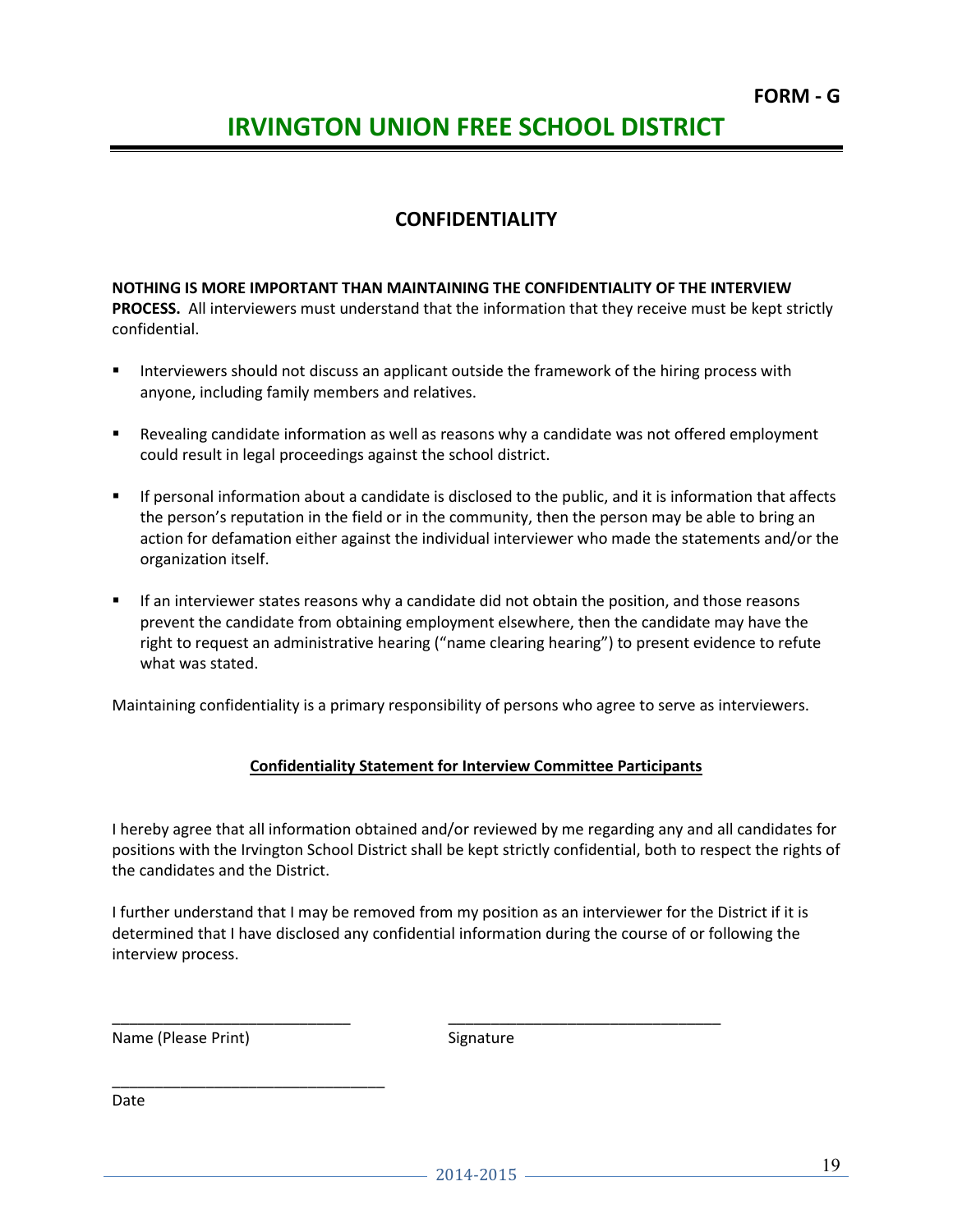# **Irvington Union Free School District Interview Committee Members**

Committee Chair:

School of Position Vacancy:

Date of Committee Interviews:

Members of the Committee

| <b>Name</b> | Role |
|-------------|------|
|             |      |
|             |      |
|             |      |
|             |      |
|             |      |
|             |      |
|             |      |
|             |      |
|             |      |
|             |      |
|             |      |
|             |      |
|             |      |
|             |      |
|             |      |
|             |      |
|             |      |
|             |      |
|             |      |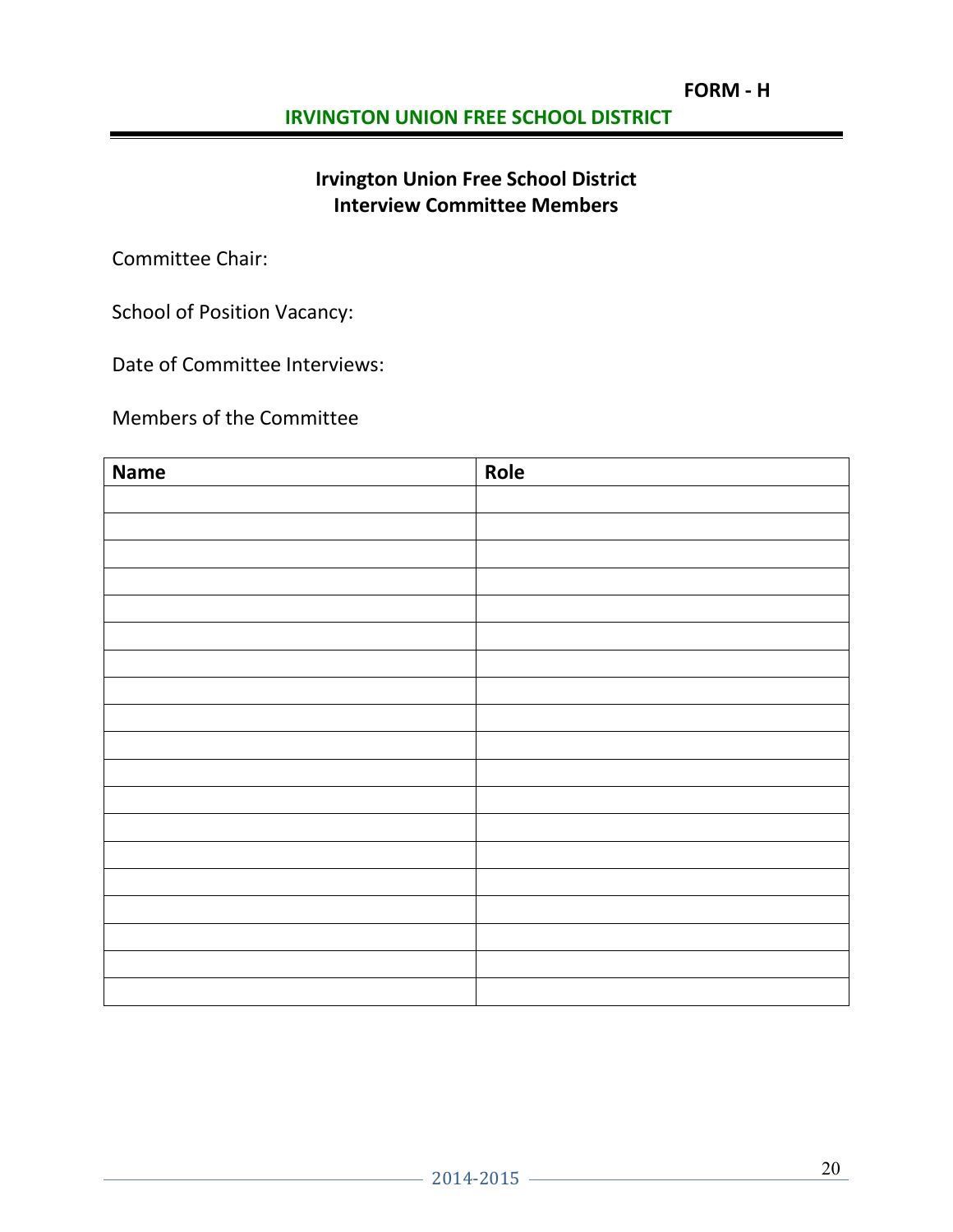### **SAMPLE COMMITTEE MEMBER INTERVIEW REPORT FORM**

| <b>CANDIDATE'S NAME</b>                                                                                     | <b>POSITION</b> |                         |
|-------------------------------------------------------------------------------------------------------------|-----------------|-------------------------|
| <b>INTERVIEW DATE/TIME</b>                                                                                  |                 | <b>COMMITTEE MEMBER</b> |
|                                                                                                             |                 |                         |
| Committee Questions *<br>I.                                                                                 |                 |                         |
|                                                                                                             |                 |                         |
| [] Limited [] Adequate [] Strong [] Outstanding                                                             |                 |                         |
|                                                                                                             |                 |                         |
| <b>Interviewer's Summary</b>                                                                                |                 |                         |
|                                                                                                             |                 |                         |
|                                                                                                             |                 |                         |
|                                                                                                             |                 |                         |
| Recommendation: (Check one category)                                                                        |                 |                         |
| [ ] Outstanding Candidate (Strongly Recommended)<br>[ ] Possible Candidate (Hold for Further Consideration) |                 |                         |

[] (No Further Consideration at this time)

\*The Chair, with input from the Committee, should develop between 10 and 15 questions. Using the above format, interviewers should consider each candidate's responses to prepare for debrief of the candidate and next steps in the process.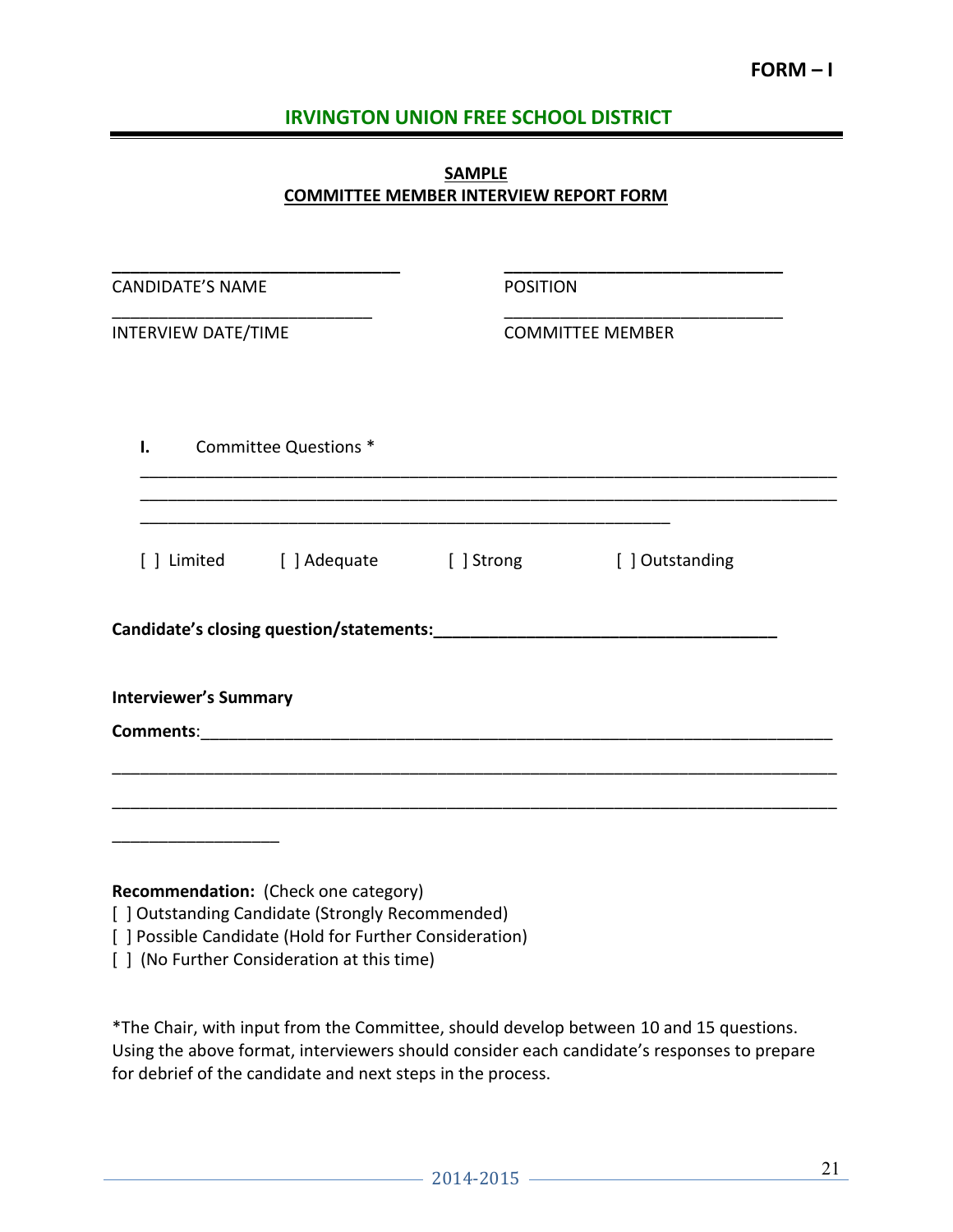# **FORM - J**

# **IRVINGTON UNION FREE SCHOOL DISTRICT**

# **Committee Ratings**

| ັ<br><b>Position Being Hired For (1= First Choice):</b> |             |             |             |             |
|---------------------------------------------------------|-------------|-------------|-------------|-------------|
| Committee                                               | Candidate   | Candidate   | Candidate   | Candidate   |
| <b>Members</b>                                          | <b>Name</b> | <b>Name</b> | <b>Name</b> | <b>Name</b> |
|                                                         |             |             |             |             |
|                                                         |             |             |             |             |
|                                                         |             |             |             |             |
|                                                         |             |             |             |             |
|                                                         |             |             |             |             |
|                                                         |             |             |             |             |
|                                                         |             |             |             |             |
|                                                         |             |             |             |             |
|                                                         |             |             |             |             |
|                                                         |             |             |             |             |
|                                                         |             |             |             |             |
|                                                         |             |             |             |             |
|                                                         |             |             |             |             |
|                                                         |             |             |             |             |
|                                                         |             |             |             |             |
|                                                         |             |             |             |             |
|                                                         |             |             |             |             |
|                                                         |             |             |             |             |
|                                                         |             |             |             |             |
|                                                         |             |             |             |             |
|                                                         |             |             |             |             |
|                                                         |             |             |             |             |
|                                                         |             |             |             |             |
|                                                         |             |             |             |             |
| <b>Total</b>                                            |             |             |             |             |

#### **Example Position: HS English**

| Committee<br><b>Member</b> | <b>Donna House</b> | <b>Kim White</b> | <b>Jim Keene</b> | <b>Larry Easton</b> |
|----------------------------|--------------------|------------------|------------------|---------------------|
| John Doe                   | 3                  | 2                | 4                |                     |
| David Dunn                 | 3                  |                  | 4                | 2                   |
| Susan Jones                | 3                  |                  | 4                | 2                   |
| Alex Light                 | 3                  |                  | 4                | 2                   |
| Linda Pembroke             | 3                  | 1                | 4                | 2                   |
| <b>Total</b>               | 15                 | 6                | 20               | 9                   |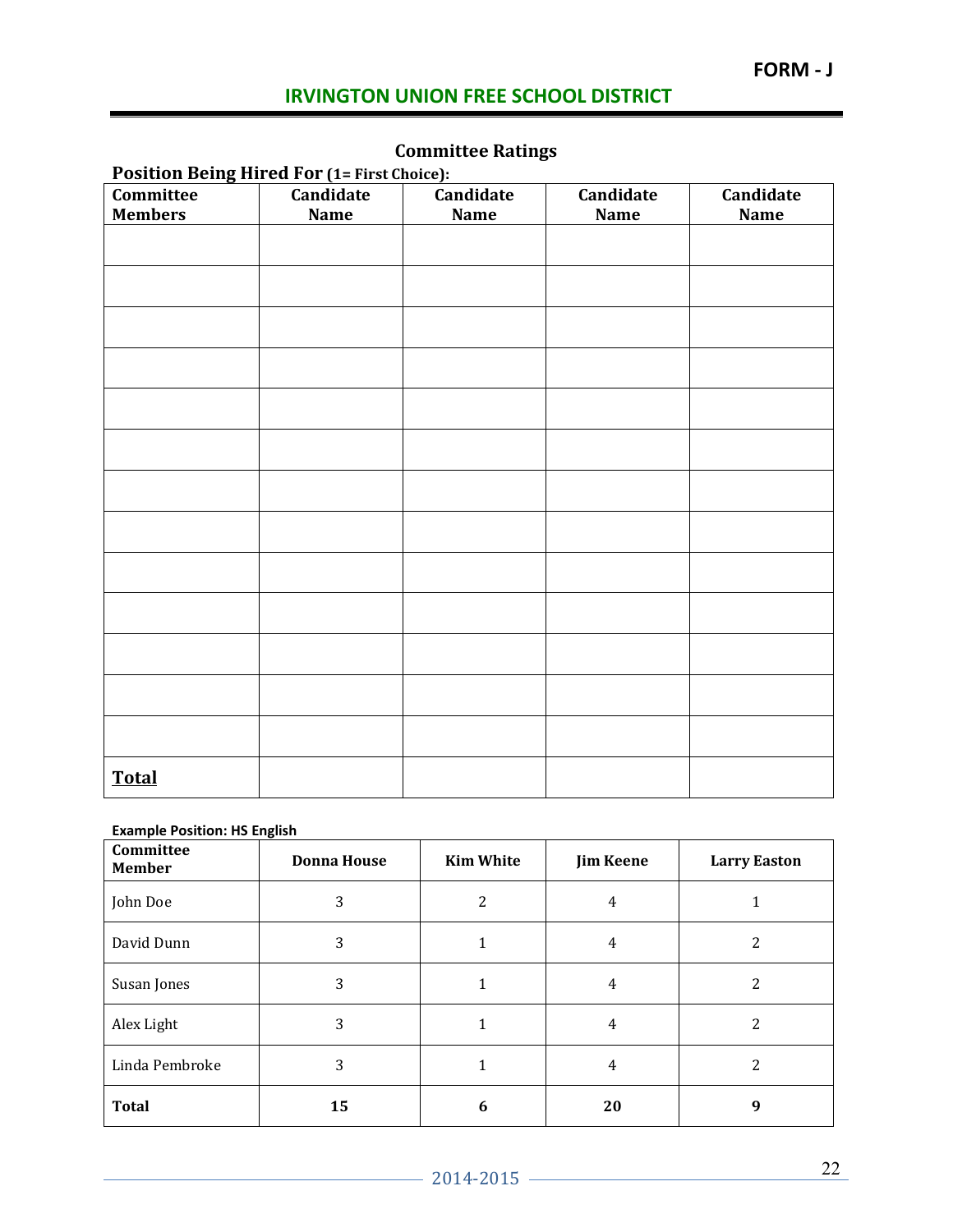### **Evaluation of Lesson Based on the Four Domains**

| <b>CANDIDATE'S NAME:</b>   |  |  |
|----------------------------|--|--|
| <b>OBSERVER:</b>           |  |  |
| <b>TOTAL SCORE:</b>        |  |  |
| DEMONSTRATION LESSON DATE: |  |  |

**COMMENTS**:

Provide an overall rating for each Domain (using the context of a demonstration lesson) on a scale of 1 - 5; **1 being the lowest and 5 the highest**

Domain 1 - Planning and Preparation Comments:

\_\_\_\_\_\_\_ Domain 2 – Classroom Environment Comments:

Domain 3 - Instruction Comments:

> Domain 4 – Professional Responsibility. Comments: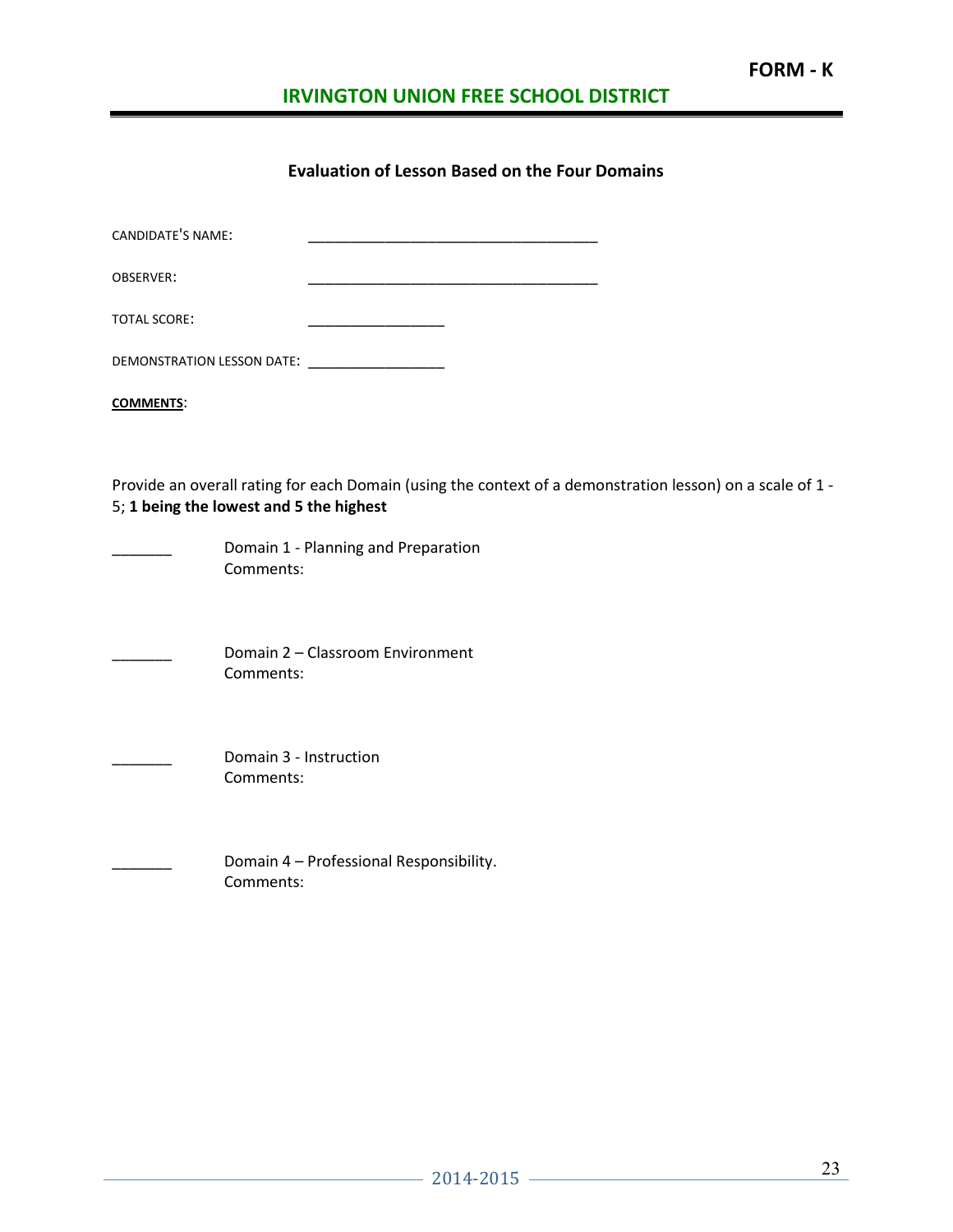# **FORM - L**

# **IRVINGTON UNION FREE SCHOOL DISTRICT**

### **PHONE REFERENCE CHECK - Certified**

|    | 1. How do you know the candidate?                                                                                                                                         |
|----|---------------------------------------------------------------------------------------------------------------------------------------------------------------------------|
| 2. | Please describe the candidate's qualifications in the following areas:<br>a. ability to work with children                                                                |
|    | b. ability to work with colleagues                                                                                                                                        |
|    | ability to implement appropriate teaching techniques<br>c.                                                                                                                |
|    | d. knowledge of curriculum ability to work with parents                                                                                                                   |
| 3. | What evidence of professional growth has the candidate demonstrated?                                                                                                      |
| 4. | What are the candidate's strengths?                                                                                                                                       |
| 5. | In what areas does the candidate need to focus improvement?                                                                                                               |
| 6. | To the best of your knowledge, has the candidate ever                                                                                                                     |
|    | $\bullet$<br>Been dismissed or resigned in lieu of being terminated? ___________<br>٠<br>Been charged with any offenses concerning the safety and/or welfare of children? |

7. Would you hire this candidate if he/she were to apply to you again?

Other comments